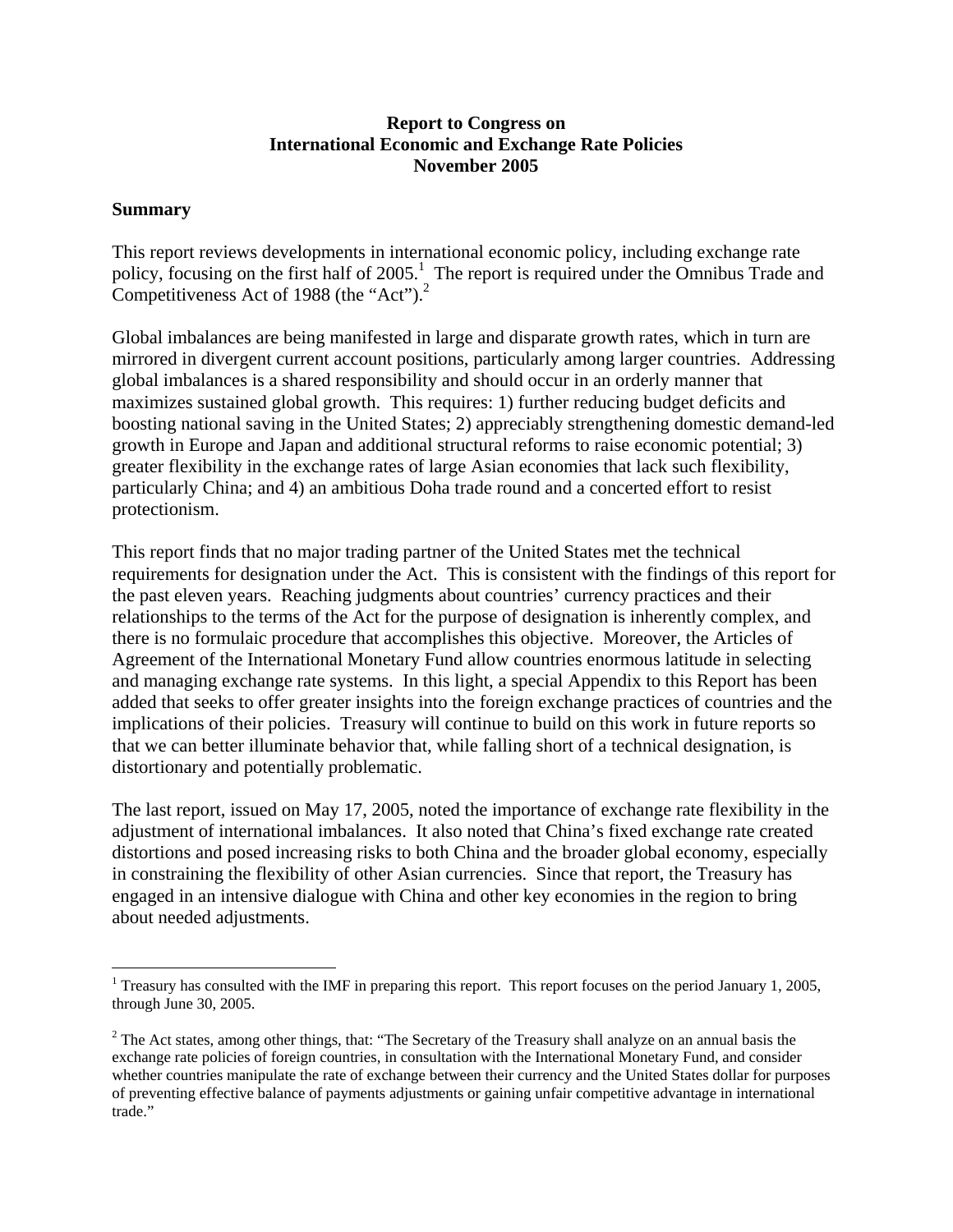Accordingly, the United States applauded China's July  $21<sup>st</sup>$  announcement that it had abandoned its eight-year peg to the dollar and committed to enhance the flexibility and strengthen the role of market forces in the exchange rate. Because of this action and China's stated – and repeatedly reaffirmed – commitment to enhanced, market-determined currency flexibility, Treasury has refrained from designating China at this time. China's commitment to put greater emphasis on sustainable domestic sources of growth, including by modernizing the financial sector, which will support and complement greater currency flexibility, also factored into this decision.

However, China's actual operation of its new system is highly constricted. Distortions and risks previously identified still persist, as do the constraints thus imposed on exchange rate flexibility in the region. This is troubling, and future reports will intensely scrutinize whether and to what degree China is practicing what officials have repeatedly committed to undertake. It is imperative that China fully utilize its new system to move towards greater flexibility as quickly as possible.

Malaysia also altered a long-held peg on July 21 by revaluing slightly. Still, its large, protracted and rising external surpluses suggest that current exchange rate policy may be contributing to macroeconomic imbalances and distortions in the economy. Treasury will begin discussions with the Malaysian government on its exchange rate policy.

Given the risks and distortions noted above and in previous reports, the United States calls on the International Monetary Fund to intensify its efforts to promote greater flexibility in exchange rates for China and other large emerging Asian economies and to recommend other policies, including financial sector reforms, to bolster domestic demand and reduce global imbalances. To this end, the United States also calls for a comprehensive report on these issues, including associated policy assessments, to the Executive Board and the International Monetary and Financial Committee on an expedited basis. Treasury will also explore possible proposals for reforms in IMF exchange rate surveillance procedures.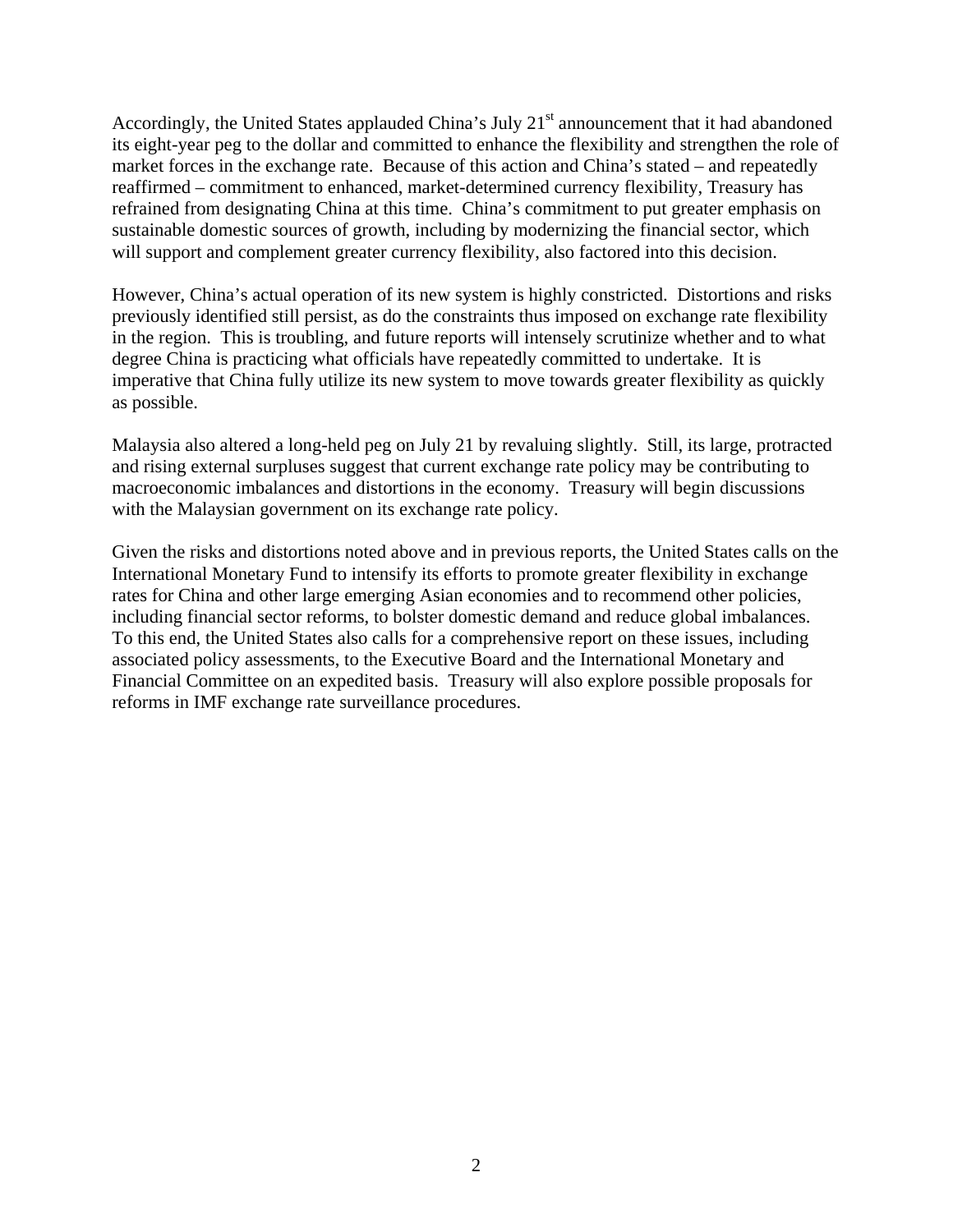#### **Domestic Macroeconomic Conditions**

Growth in the U.S. economy continued at a solid pace in the first half of 2005, with real GDP rising at an annual rate of 3.6 percent on average in the first two quarters. Business investment continued to grow in the first half and a large increase in exports and a small decline in imports led to a sizable 1.1 percentage point net contribution to growth from foreign demand in the second quarter. Personal consumption expenditures maintained steady increases through the first half of the year. Even though household debt as a share of disposable personal income (DPI) is at a record high, household finances appear in good shape overall as net worth in relation to DPI is the highest in more than three years. Employment is growing, with the average monthly payroll job gain at 190,000 through the first half of 2005, and the number of jobs created since the May 2003 employment trough reaching 3.8 million through June of this year. Over the first half of the year, the unemployment rate declined from  $5.4$  percent to  $5.0$  percent  $-1.3$  percentage points below its June 2003 peak and the lowest since a similar reading in September 2001.

Consumer prices were generally contained over the 12 months ending in June 2005. The consumer price index rose 2.5 percent over that time span. Energy prices rose 7.3 percent over the year ending in June while the core consumer price index (CPI), excluding food and energy, rose 2.0 percent. Gasoline prices jumped sharply in the second quarter of 2005, and energy prices overall continued to rise in the third quarter, culminating in a 12.0 percent surge in September. Over the 12 months ending in September, energy prices at the consumer level were nearly 35 percent higher than a year ago, but excluding food and energy, the core rate of consumer price inflation remained low, rising a moderate 2.0 percent over the 12 months ending in September. The Federal Reserve continued to raise the target for the federal funds rate, raising it one full percentage point over the first half of the year to 3.25 percent and by an additional 25 basis points at each of its next three meetings on August 9, September 20, and November 1, to 4.0 percent. The Federal Reserve kept the balanced bias for both growth and inflation at each of those meetings. The November action marked the twelfth straight target increase of 25 basis points since the Federal Reserve began to remove accommodation in the middle of 2004.

Prior to Hurricane Katrina, estimates of the Federal budget deficit for fiscal year 2005, which in February had been projected at \$427 billion, were revised substantially lower as growth in revenues was stronger than forecast. The Administration's Mid-Session Review lowered the deficit projection to \$333 billion while the Congressional Budget Office projected a \$331 billion deficit. In the actual budget results for the entire fiscal year, the deficit was even lower than expected, declining by \$94 billion to \$318 billion. In relation to the more than \$12 trillion U.S. economy, the fiscal year 2005 deficit represented a 2.6 percent share of GDP. That is lower than the deficit shares in 16 of the last 25 years and only slightly above the 2.3 percent average over the past 40 years. The deficit is nevertheless too high, and the Administration is determined to do more to reduce it. While Federal outlays for hurricane relief are expected to raise the deficit in the short term, and will affect budget results in fiscal year 2006, in the medium to long term, the Administration is working to prevent the additional burden on the deficit from storm repair from undermining efforts at deficit reduction. Continued strong growth will lead to higher receipts, and the Administration is committed to restraint in non-security spending, which will lead to lower deficits in the future.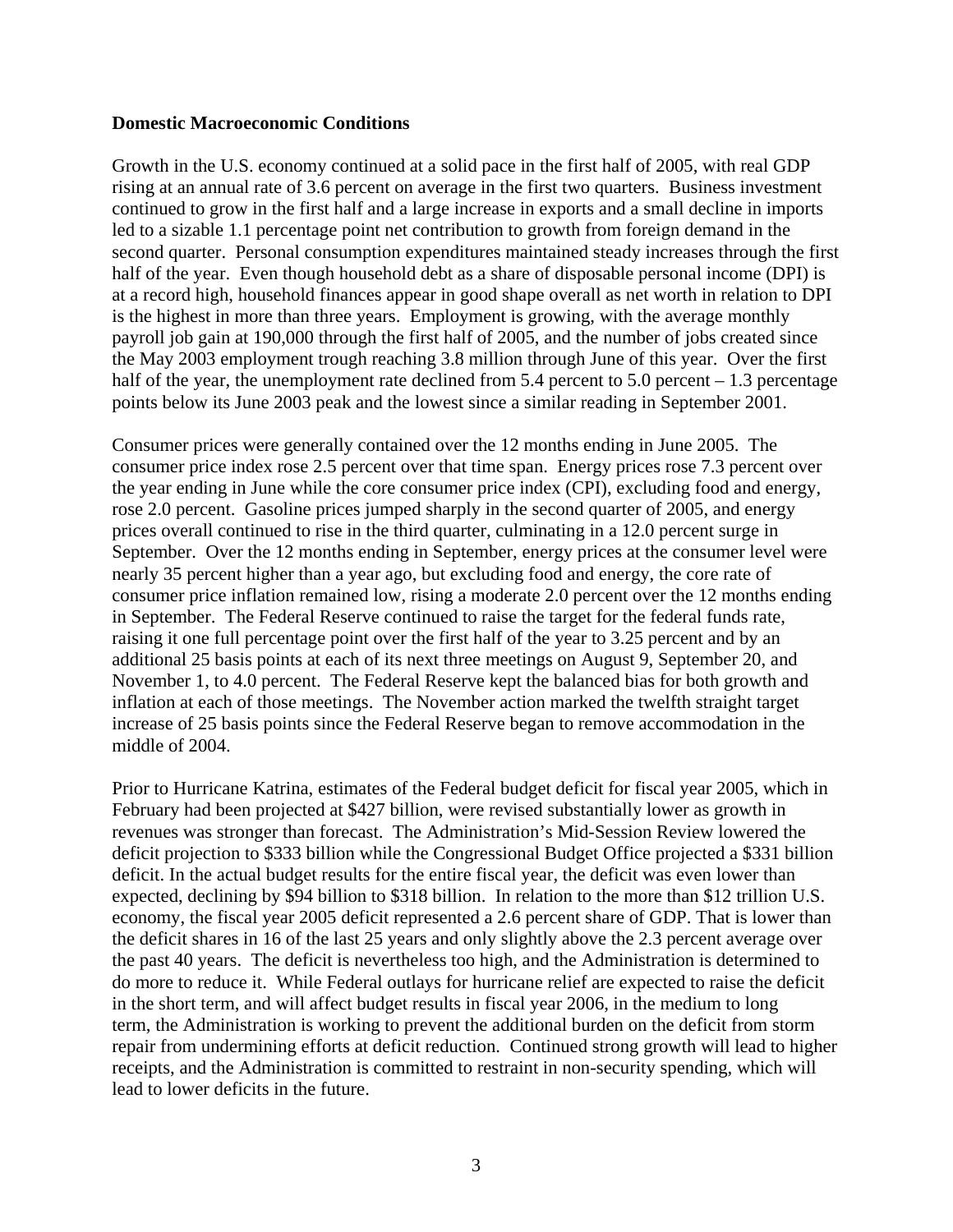# **The United States International Accounts3**

• *U.S. Balance of Payments Data* 

| U.S. Balance of Payments and Trade                        |          |          |         |                            |                                     |          |          |  |  |  |
|-----------------------------------------------------------|----------|----------|---------|----------------------------|-------------------------------------|----------|----------|--|--|--|
| (\$ billions, SA, unless otherwise indicated)             |          |          |         |                            |                                     |          |          |  |  |  |
|                                                           | 2004     | 2004     |         |                            |                                     |          | 2005     |  |  |  |
|                                                           |          | Q1       | Q2      | Q3                         | Q4                                  | Q1       | Q2       |  |  |  |
| <b>Current Account:</b>                                   |          |          |         |                            |                                     |          |          |  |  |  |
| Balance on goods                                          | $-665.4$ |          |         | $-151.5$ $-164.0$ $-167.8$ | $-182.2$                            | $-186.3$ | $-186.9$ |  |  |  |
| Balance on services                                       | 47.8     | 12.6     | 11.9    | 10.3                       | 13.0                                | 13.3     | 13.6     |  |  |  |
| Balance on income 1/                                      | 30.4     | 15.0     | 5.9     | 6.3                        | 3.2                                 | .6       | $-.5$    |  |  |  |
| Net unilateral current transfers                          | $-80.9$  | $-22.3$  | $-20.5$ | $-15.8$                    | $-22.4$                             | $-26.3$  | $-21.9$  |  |  |  |
| Balance on current account                                | $-668.1$ |          |         |                            | $-146.1$ $-166.6$ $-167.0$ $-188.4$ | $-198.7$ | $-195.7$ |  |  |  |
| Current Account as % of GDP                               | $-5.7$   | $-5.1$   | $-5.7$  | $-5.7$                     | $-6.3$                              | $-6.5$   | $-6.3$   |  |  |  |
| Major Capital Flow Components (financial inflow +)        |          |          |         |                            |                                     |          |          |  |  |  |
| Net Bank Flows                                            | 36.8     | $-4.1$   | 12.5    | 2.2                        | 26.2                                | $-34.3$  | 31.6     |  |  |  |
| Net Direct Investment Flows                               | $-145.2$ | $-43.9$  | $-27.4$ | $-5.6$                     | $-68.4$                             | 8.1      | $-16.0$  |  |  |  |
| <b>Net Securities Sales</b>                               | 698.3    | 187.3    | 177.6   | 115.1                      | 218.3                               | 159.0    | 132.7    |  |  |  |
| Net Liabilities to Unaffiliated Foreigners by Non Banking | $-24.6$  | $-10.8$  | $-1.5$  | 1.3                        | $-13.6$                             | 19.0     | $-10.2$  |  |  |  |
| Memoranda:                                                |          |          |         |                            |                                     |          |          |  |  |  |
| Statistical discrepancy                                   | 85.1     | 18.6     | $-4.0$  | 50.7                       | 19.9                                | 41.2     | 53.6     |  |  |  |
| Change in Foreign official assets in the United States    | 394.7    | 147.4    | 77.0    | 75.8                       | 94.5                                | 25.3     | 82.3     |  |  |  |
| <b>Trade in Goods</b>                                     |          |          |         |                            |                                     |          |          |  |  |  |
| <b>Balance</b>                                            | $-665.4$ | $-151.5$ |         | $-164.0$ $-167.8$          | $-182.2$                            | $-186.3$ | $-186.9$ |  |  |  |
| <b>Total Exports</b>                                      | 807.5    | 193.8    | 200.1   | 204.8                      | 208.9                               | 213.8    | 223.5    |  |  |  |
| of which:                                                 |          |          |         |                            |                                     |          |          |  |  |  |
| <b>Agricultural Products</b>                              | 62.9     | 15.9     | 16.0    | 15.4                       | 15.6                                | 15.6     | 17.1     |  |  |  |
| Capital Goods Ex Autos                                    | 331.5    | 80.7     | 82.3    | 84.2                       | 84.3                                | 85.4     | 90.2     |  |  |  |
| <b>Automotive Products</b>                                | 89.3     | 21.0     | 21.8    | 23.1                       | 23.4                                | 23.7     | 23.5     |  |  |  |
| Consumer Goods Ex Autos and Food                          | 103.1    | 24.5     | 25.5    | 26.0                       | 27.1                                | 28.3     | 28.5     |  |  |  |
| Industrial Supplies and Materials 2/                      | 204.0    | 47.9     | 50.1    | 51.9                       | 54.0                                | 55.9     | 59.0     |  |  |  |
| <b>Total Imports</b>                                      | 1472.9   | 345.2    | 364.1   | 372.6                      | 391.1                               | 400.2    | 410.5    |  |  |  |
| of which                                                  |          |          |         |                            |                                     |          |          |  |  |  |
| <b>Petroleum and Products</b>                             | 180.5    | 40.0     | 41.5    | 45.1                       | 53.8                                | 52.9     | 57.4     |  |  |  |
| Capital Goods ex Autos                                    | 343.5    | 80.8     | 85.5    | 87.8                       | 89.4                                | 90.7     | 95.9     |  |  |  |
| <b>Automotive Products</b>                                | 228.2    | 55.4     | 57.2    | 57.5                       | 58.1                                | 58.2     | 58.1     |  |  |  |
| Consumer Goods Ex Autos and Food                          | 373.1    | 89.6     | 94.0    | 92.6                       | 96.9                                | 102.1    | 102.1    |  |  |  |

1/ Including compensation of employees 2/ Including Petroleum and Petroleum Products

*Source: BEA, Bureau of Census*

The U.S. current account was \$789 billion (at a seasonally adjusted annual rate, or "saar") in deficit, or 6.4 percent of GDP, in the first half of 2005. Viewed over a longer period, the U.S. current account balance declined, as a percent of GDP, from a one percent surplus in the first quarter of 1991 to a four percent deficit in the fourth quarter of 2000, to a six percent plus deficit in the first half of 2005.

In the first half of 2005, the United States exported \$875 billion in goods (saar) and imported \$1,621 billion, with a resulting \$747 billion deficit on trade in goods.<sup>4</sup> Exports of goods increased 5.7 percent in the first half of 2005 compared to the second half of 2004, while imports increased 6.2 percent. Non-automotive capital goods constituted 40.1 percent of merchandise

<sup>&</sup>lt;sup>3</sup> The IMF annually reviews U.S. economic performance and policies through the so-called IMF Article IV surveillance process. The last Article IV surveillance review took place in July 2005. The IMF Working Paper and the results of the IMF Executive Board's discussion of the U.S. Article IV review can be found at http://www.imf.org/external/pubs/ft/scr/2005/cr05257.pdf. In addition, the IMF discusses U.S. economic policies and performance in the context of its twice yearly World Economic Outlook reports. These can be found at http://www.imf.org/external/pubs/ft/weo/2005/cr05258.pdf.

<sup>&</sup>lt;sup>4</sup> Sums may not be exact due to rounding.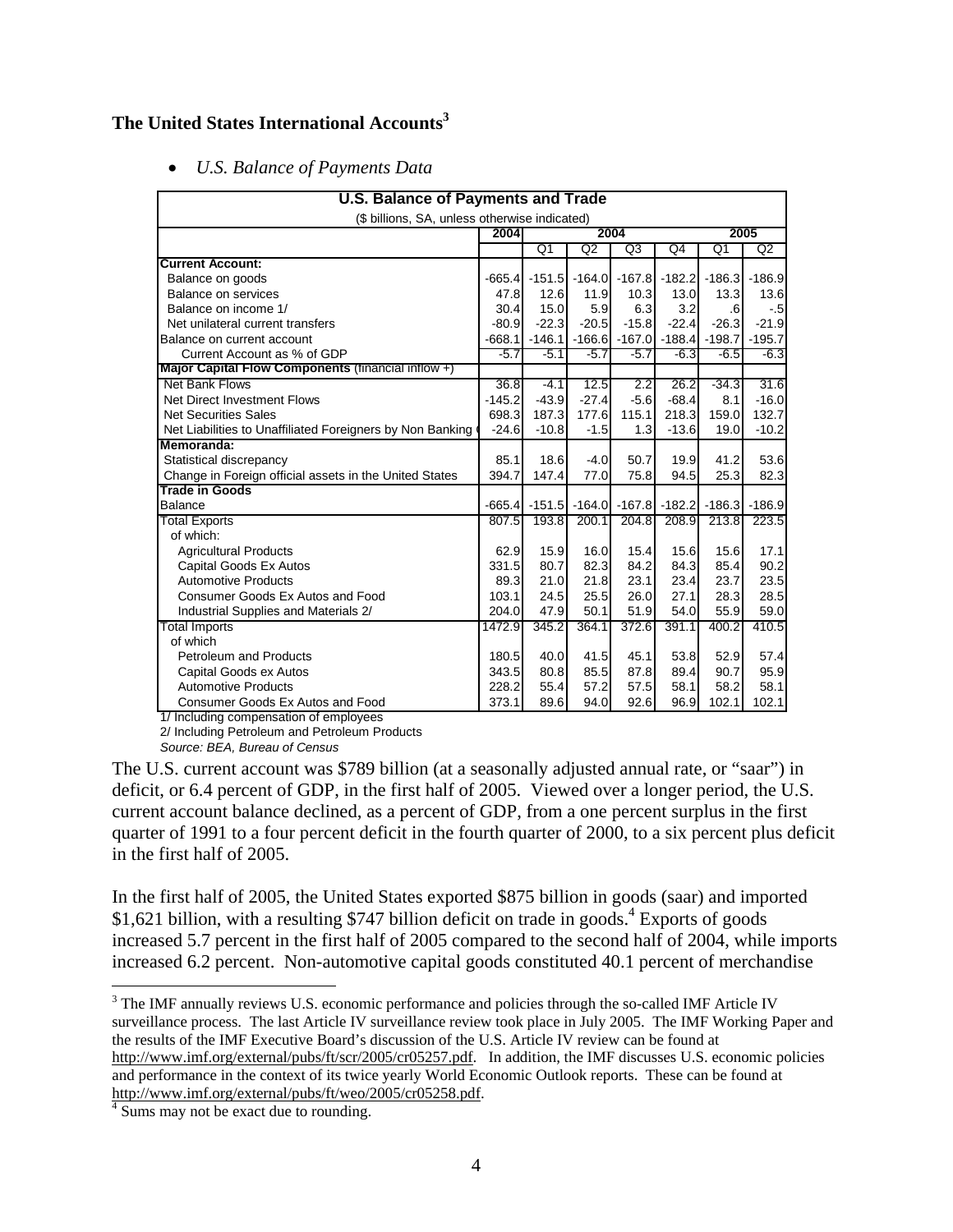exports in the first half of 2005. Consumer goods imports constituted 25.2 percent, nonautomotive capital goods imports 23.0 percent, and petroleum and petroleum product imports 13.6 percent of merchandise imports.

Canada, Mexico, China, Japan and Germany remain the largest trading partners of the United States. Canada accounted for 13.7 percent of U.S. exports, Mexico 13.0 percent, Japan 6.0 percent, the U.K. 4.5 percent and China 4.3 percent in the first half of 2005. Canada accounted for 17.4 percent of U.S. imports, China 13.8 percent, Mexico 10.4 percent, Japan 8.6 percent, and Germany 5.2 percent in the first half of 2005.

|                                    | <b>Exports</b>    |                                    | <b>Imports</b>    |
|------------------------------------|-------------------|------------------------------------|-------------------|
| <b>Country</b>                     | Jan-Jun           | <b>Country</b>                     | Jan-Jun           |
|                                    | 2005 1/           |                                    | 2005 1/           |
| <b>Total, All Countries</b>        | 444.6             | <b>Total, All Countries</b>        | 793.2             |
|                                    | <b>Percent of</b> |                                    | <b>Percent of</b> |
|                                    | <b>Total</b>      |                                    | <b>Total</b>      |
| Canada                             | 23.7%             | Canada                             | 17.4%             |
| Mexico                             | 13.0%             | China                              | 13.8%             |
| Japan                              | $6.0\%$           | Mexico                             | 10.4%             |
| United Kingdom                     | 4.5%              | Japan                              | $8.6\%$           |
| China                              | 4.3%              | <b>Federal Republic of Germany</b> | $5.2\%$           |
| <b>Federal Republic of Germany</b> | 3.8%              | United Kingdom                     | 3.1%              |
| South Korea                        | $3.1\%$           | South Korea                        | $2.8\%$           |
| Netherlands                        | $3.0\%$           | Taiwan                             | 2.1%              |
| France                             | 2.6%              | France                             | $2.1\%$           |
| Taiwan                             | 2.5%              | Venezuela                          | 2.0%              |

1/ Census, NSA

Prices of imported goods (nsa) increased 8.3 percent in the twelve months through June 2005. Non-petroleum import prices rose 2.1 percent. Export prices rose 2.9 percent over the year. The most recent trough in import and export prices occurred roughly at the beginning of 2002. Since then non-petroleum import prices have risen 5.9 percent and export prices 9.4 percent.

Foreign demand for U.S. financial assets remains strong. A major item financing the current account deficit has been net private foreign purchases of U.S. securities, which reached an annualized \$552 billion in the first half of 2005. (Included in these were net private foreign purchases of U.S. Treasury securities amounting to \$162 billion.) In addition, foreign official institutions increased their U.S. assets by \$215 billion.

Foreigners owned \$2.0 trillion in Treasury securities at the end of June 2005, or 53 percent of the public debt not held in Federal Reserve and U.S. Government accounts. This compares with \$1.9 trillion, at the end of December 2004. Foreign official institutions held \$1.2 trillion in Treasury securities at the end of June 2005, only marginally greater than at the end of December 2004.

## • *Net International Investment Position*

The net international investment position of the United States (with direct investment valued at the current stock market value of owners' equity) was a negative \$2.5 trillion as of December 31, 2004, the latest date for which data are available. This was only \$170 billion less than the negative \$2.4 trillion position at the end of 2003, as a \$272 billion valuation adjustment due to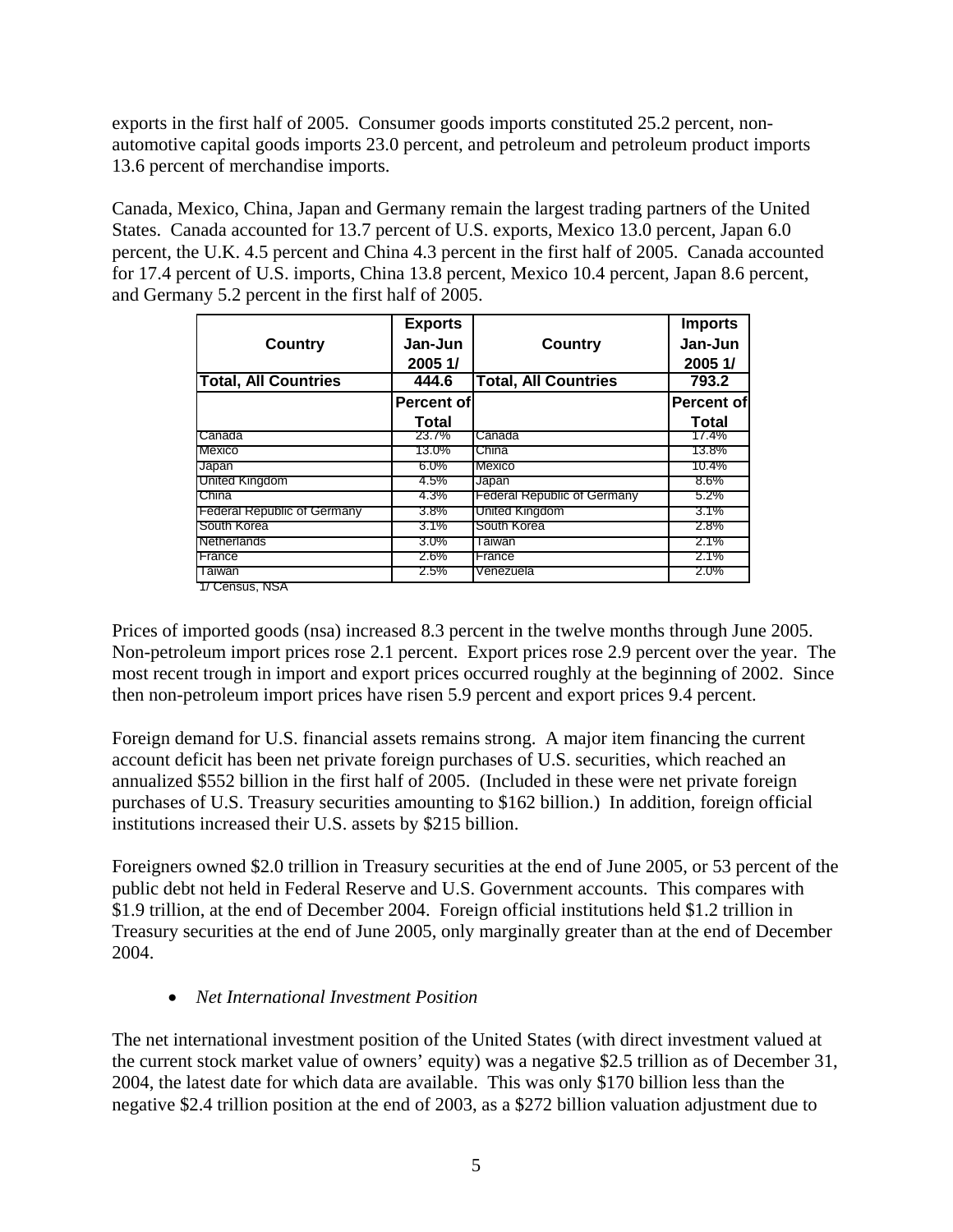exchange rate changes and a \$147 billion valuation adjustment due to other price changes offset much of the financial outflow associated with the 2004 current account deficit of \$665 billion.<sup>5</sup> Despite the large negative net investment position, U.S. residents earned \$52 billion on their investment position in 2003, \$36 billion in 2004, and \$6.1 billion at an annual rate in the first half of 2005 as net receipts from the U.S. direct investment position offset net income payments on the portfolio investment position.

## • *Perspectives on the Current Account*

The U.S. current account deficit can be examined from different analytic perspectives. Each perspective focuses on different characteristics of normal current account balances and different adjustment patterns. The perspective can affect interpretations of which domestic and global factors give rise to a given current account deficit and the implications of deficits.

A current account deficit is conceptually equal to the gap between domestic investment and domestic saving, as a matter of *ex post* accounting. When investment in the United States is higher than domestic saving, foreigners make up the difference, and the United States has a current account deficit. In contrast, if saving exceeds investment in a country, then that country has a current account surplus as its people invest abroad. The economic analysis of this relationship is more complex, so that when *ex ante* saving, investment and net export plans are not satisfied *ex post,* economic adjustment processes come into play seeking to reconcile plans with outcomes. The simple *ex post* accounting saving and investment perspective has led some analysts to focus heavily on the components and determinants of saving and investment in the concerned country. National saving reflects the sum of net private and net public saving. Some analysts, giving little weight to the dynamics of private saving and investment, focus on net public saving, and hence on fiscal policy as the best way to affect national saving.

Although an increasing federal budget deficit, from this perspective, would tend to widen the current account deficit, the evidence for a simple correlation between the budget and the current account deficit (the so called "twin deficits" view) is very weak. More generally, in a recent Federal Reserve staff paper, it was argued that a \$1 decline in the fiscal deficit would only result in a 20 cent reduction in the current account deficit because fiscal reduction, *inter alia*, could be associated with crowding-in of investment. $6, 7$ 

The current account deficit can also be seen as the excess of what a country purchases over what it produces, or the excess of what it buys from abroad over what it sells abroad. This perspective leads to a focus on broad macroeconomic factors and their implications for the current account balance – such as relative growth rates among the major economies, broad cost and productivity

http://www.federalreserve.gov/pubs/ifdp/2005/825/ifdp825.pdf.

<sup>1</sup>  $<sup>5</sup>$  In principle the net financial flows should equal the current account balance, but in practice there was a statistical</sup> discrepancy of \$85 billion in 2004.

<sup>&</sup>lt;sup>6</sup> Erceg, Christopher, Luca Guerrieri, and Christopher Gust (2005). "Expansionary Fiscal Shocks and the Trade Deficit." International Finance Discussion Paper 2005-825. Washington: Board of Governors of the Federal Reserve System (January). The paper can be found at

 $\frac{7}{1}$  IMF staff report a higher estimate, using an alternative methodology, in Section V of the IMF Selected Issues Paper of the July 2005 Article IV Consultation, IMF Report No. 05/258. The paper can be found at http://www.imf.org/external/pubs/ft/scr/s005/cr05258.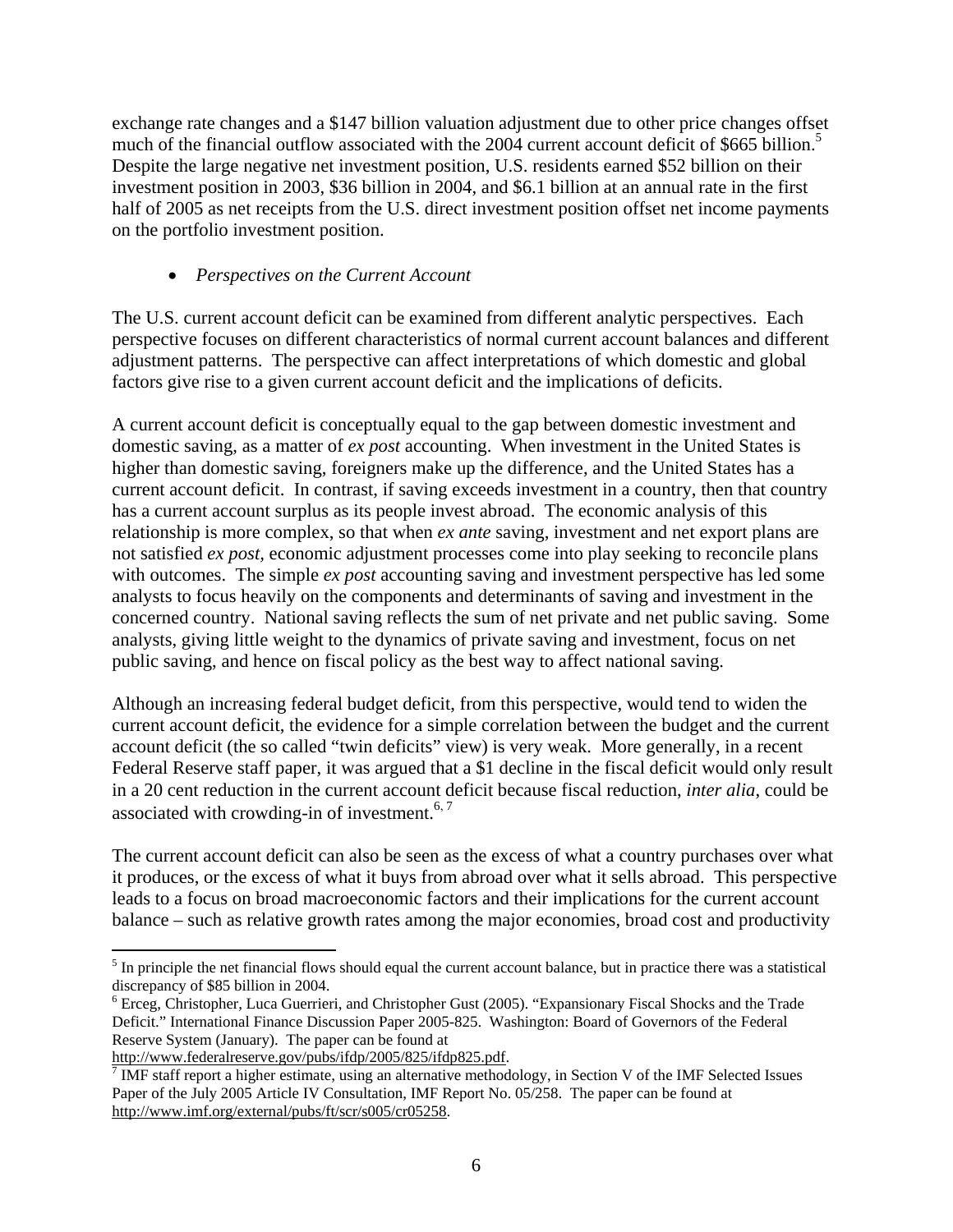differences in domestic traded and non-traded goods sectors, inflation and interest rate differentials among economies, and exchange rate movements. Some analysts have used this approach to estimate, employing complex models, the amount that an economy's real tradeweighted exchange rate needs to adjust in order to bring its current account balance to what they perceive to be a "normal" level.<sup>8</sup>

At the microeconomic level, this perspective places a focus on specific features of productive processes and the comparative advantage of given countries – the United States has an edge in producing, among other goods and services, certain financial services and leading high tech products; other economies may have an advantage in producing certain low-value consumer goods. The mix of specific purchases and sales of goods and services, in turn, depends on many millions of microeconomic decisions made by consumers and producers. Specific trading aggregates are also subject to both very specific long-term effects, such as industry productivity growth, and short-term effects, such as supply disruptions.

Other perspectives on the current account deficit focus on net foreign financial flows into the United States. A surplus on the capital and financial accounts is, by balance of payments accounting definition, the counterpart to a current account deficit. These flows finance the net capital formation that is equal to the excess over domestic saving. This perspective also leads to a focus on broad macroeconomic factors – such as relative growth of output and productivity and relative attractiveness of investment environments among the major economies, inflation and differentials, exchange rate movements, etc. According to this perspective, the growth of the U.S. current account deficit over more than a decade has been linked to high levels of domestic U.S. capital formation compared to domestic U.S. saving. Perceived high rates of return on U.S. assets, based on sustained strong productivity growth especially relative to the rest of the world, sound U.S. economic performance, a welcoming U.S. investment climate, and the deepest and most liquid capital markets in the world have all combined to attract foreign investment. In turn, sustained external demand for United States assets has allowed the United States to achieve levels of capital formation that would have otherwise not been possible, and robust growth in investment has been critical to non-inflationary growth of production and employment.

All of these analytic perspectives offer insights into an understanding of the U.S. external position. More broadly, the distribution of global current accounts must be seen as the product of economic and financial policies of all economies spanning the world. For example:

• Saving rates in many emerging market economies, especially those in Asia, are very high compared to investment rates, resulting in correspondingly large current account surpluses. These high saving rates, in turn, may be partly associated with the demographic consequences of aging and the need to save for retirement in the

<sup>&</sup>lt;sup>8</sup> Indexes of the foreign exchange value of a currency seek to summarize the often divergent movements in bilateral exchange rates into a single measure. A nominal effective exchange rate (NEER) index is a weighted average of bilateral exchange rates. A real effective exchange rate (REER) index multiplies each bilateral exchange rate by relative costs or prices in each economy. Movements in the REER reflect movement in prices or costs of production of domestically produced goods and/or services relative to the prices or costs of goods and/or services produced by foreign competitors. The weights of these indexes are typically based on trade flows, both bilateral trade flows and, in some cases, competitors' trade with third markets.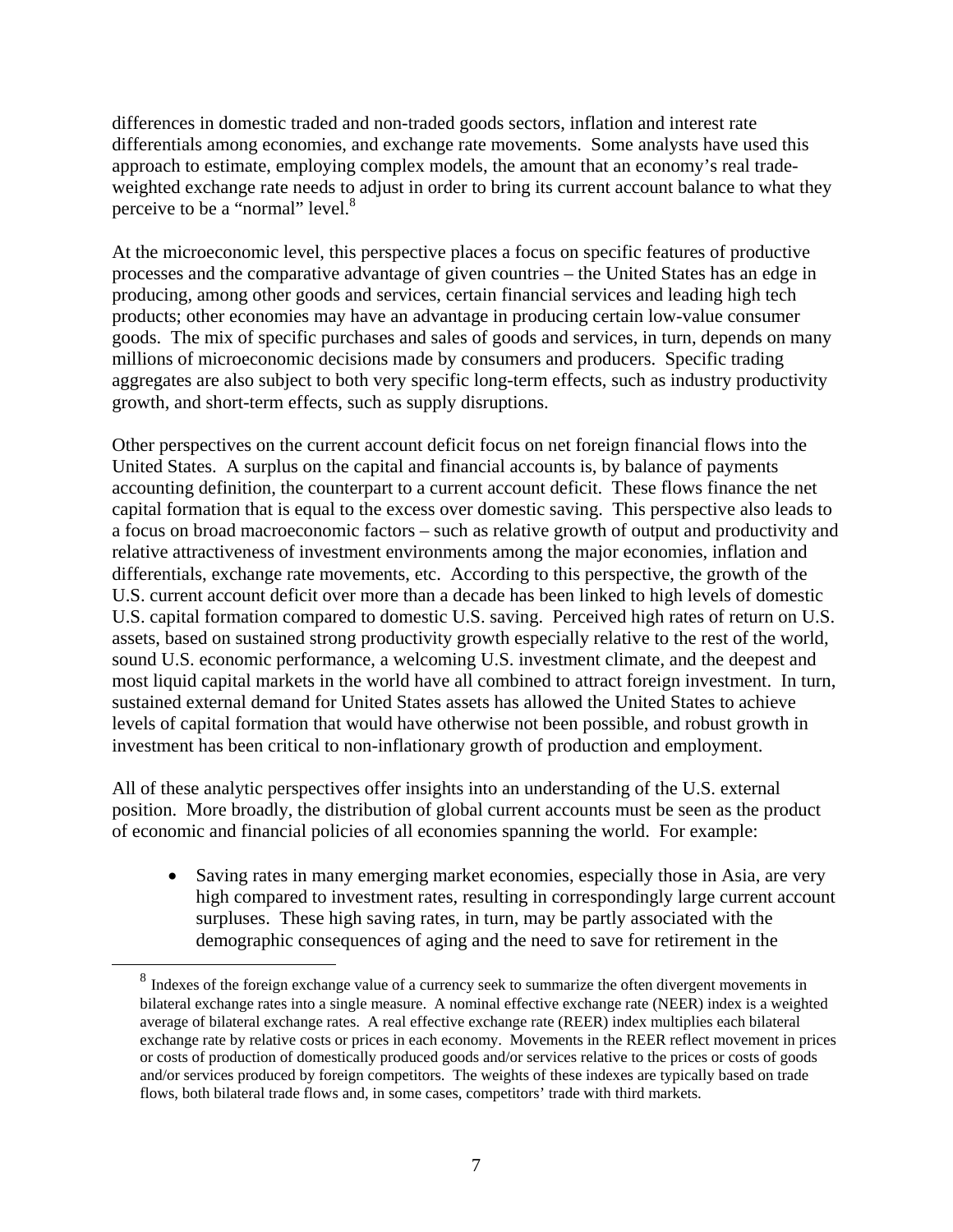absence of well developed public pension systems, and also with the lack of well developed financial systems allowing consumers to diversify and hedge against risks (including through insurance products) or to borrow (for example, mortgages).

- Investment rates across the globe have been dampened by a range of factors, including low growth in many economies, the emergence of large service sectors which are less capital intensive than many industries, and excess capacity after the Asia crisis and the bursting of the IT bubble, more efficient financial intermediation, and strong corporate profitability coupled with a low propensity to reinvest earnings.
- A mark of the increasing globalization of the world economy reflecting in part the effects of greater internationalization of financial markets and diminishing "home bias" in patterns of investment – is a decline, in recent years, of the correlation between national saving and investment rates.
- With rising oil prices, large current account surpluses of oil exporting countries have reemerged with rising oil prices. Ten major oil exporters<sup>9</sup> had a combined \$213 billion current account surplus in 2004.

The adjustment of global imbalances is a shared responsibility that must be undertaken in a way that maximizes sustained global growth. Toward this end, domestic demand-led growth from other parts of the world simply must increase. Slowing U.S. growth to match low growth elsewhere would constitute a major setback for the global economy, would be harmful to the efforts of many low-income countries throughout the world to alleviate poverty, and would hurt U.S. workers. Against this background, all major economies must play their part. In the United States, policies aimed at increasing saving by the public sector and the private sector should contribute to global adjustment and reinforce the continuing stability of the international financial system. In Europe and Japan, policies for further structural reforms are needed to boost sustainable growth. Greater flexibility of exchange rates is needed, particularly in emerging Asian economies that lack such flexibility. Finally, an ambitious outcome from the Doha Round is essential to enhancing global growth.

# **The U.S. Dollar**

<u>.</u>

Movements in the foreign exchange value of the dollar reflect a wide range of factors in extremely large and deep international financial markets. The latest Bank of International Settlements-coordinated central bank survey of the global foreign exchange market estimated that average daily turnover in the market was nearly \$2 trillion dollars per day. A large majority of these trades involve the dollar, either as one of the two currencies in the underlying transaction or as the vehicle currency in a trade between two foreign currencies.

The real trade-weighted value of the dollar has fluctuated considerably over past decades, as have the trade-weighted exchange values of other major currencies. In particular, the dollar's real effective exchange rate peaked in early 1985 and then declined. It rose again in the second

<sup>&</sup>lt;sup>9</sup> Iran, Kuwait, Libya, Nigeria, Norway, Qatar, Russia, Saudi Arabia, United Arab Emirates, and Venezuela.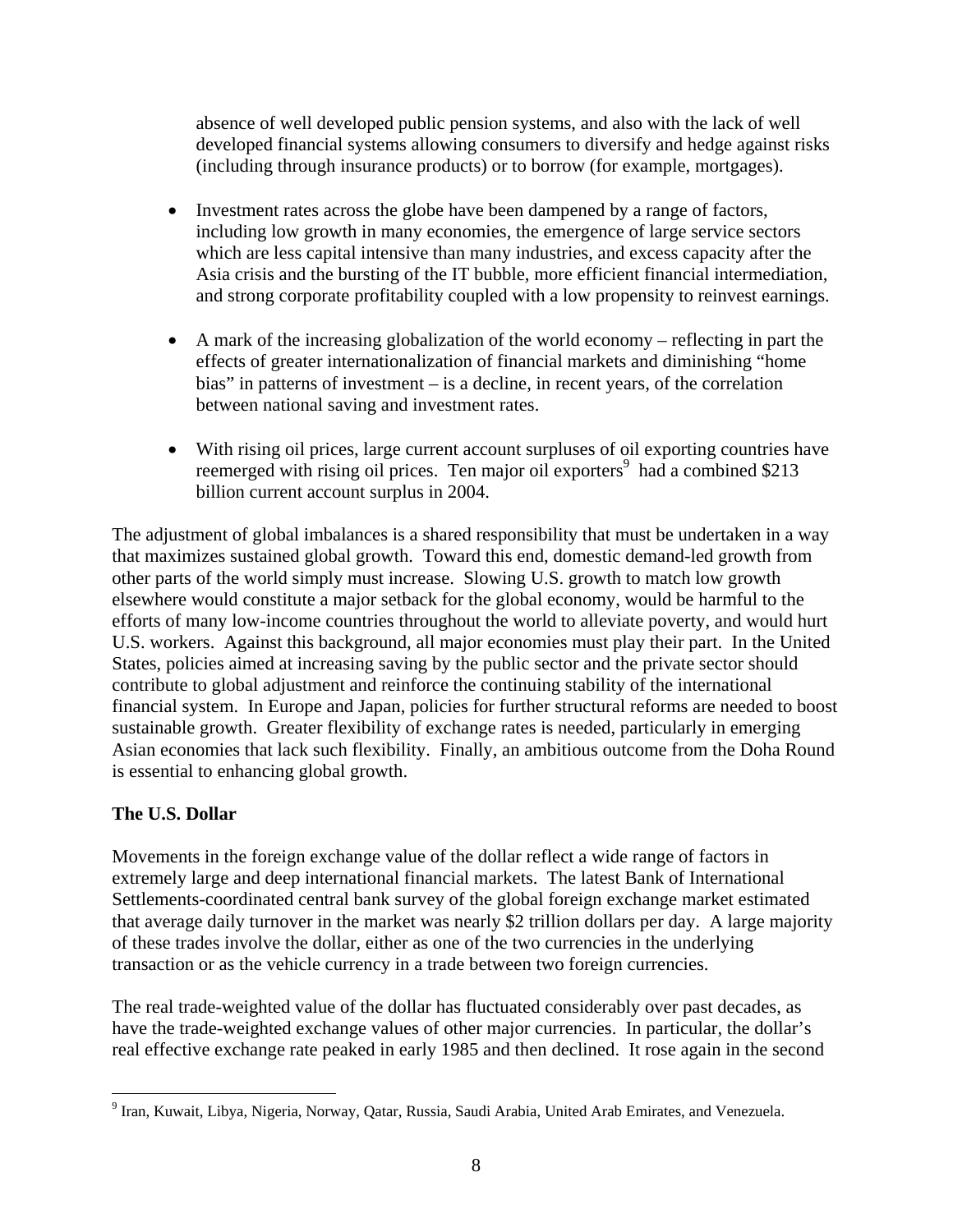half of the 1990s through early 2002, after which it has fallen back. The euro, after depreciating following its introduction in 1999, has appreciated in recent years, while the yen has fallen relative to its mid-1990 peaks.



Between its peak in early 2002 and the beginning of 2004, the dollar fell 25 percent against major currencies measured by the Federal Reserve Board's nominal trade-weighted index.<sup>10</sup> Since then, the dollar has risen less than three percent against the major currencies.

Another Federal Reserve Board index also provides a measure of the dollar's performance against the currencies of the other important trading partners (OITP) of the United States; these economies account for 45 percent of the broad dollar's trade-weighted basket, and about twothirds of the OITP index is accounted for by Asian emerging market economies. The OITP index did not follow the dollar's decline against major currencies. The OITP index of the dollar's value rose four percent from early 2002 to the beginning of 2004 and has since declined by a similar amount.

After its depreciation between early 2002 and early 2004, the dollar has moved in a broad range against the major currencies through the first half of the year, roughly speaking between \$1.20 and \$1.35 against the euro and between 102 and 111 yen per dollar. Fluctuations within the range have been influenced by a host of factors, including market perceptions about so-called "cyclical" factors such as relatively strong U.S. growth, which have tended to boost the dollar, and "structural" factors such as concerns about the ability of the U.S. to attract capital inflow to finance its current account deficit which have tended to weaken the dollar. On balance, the euro and yen have moved in a broadly similar manner against the dollar since early 2002.

During the first half of 2005, the euro and the yen, the most important of the other major currencies, depreciated against the dollar by 10.6 percent and 7.4 percent, respectively, in

<sup>&</sup>lt;sup>10</sup> Descriptions of the Federal Reserve Board's summary indexes for the foreign exchange value of the dollar can be found at http://www.federalreserve.gov/releases/h10/Summary/.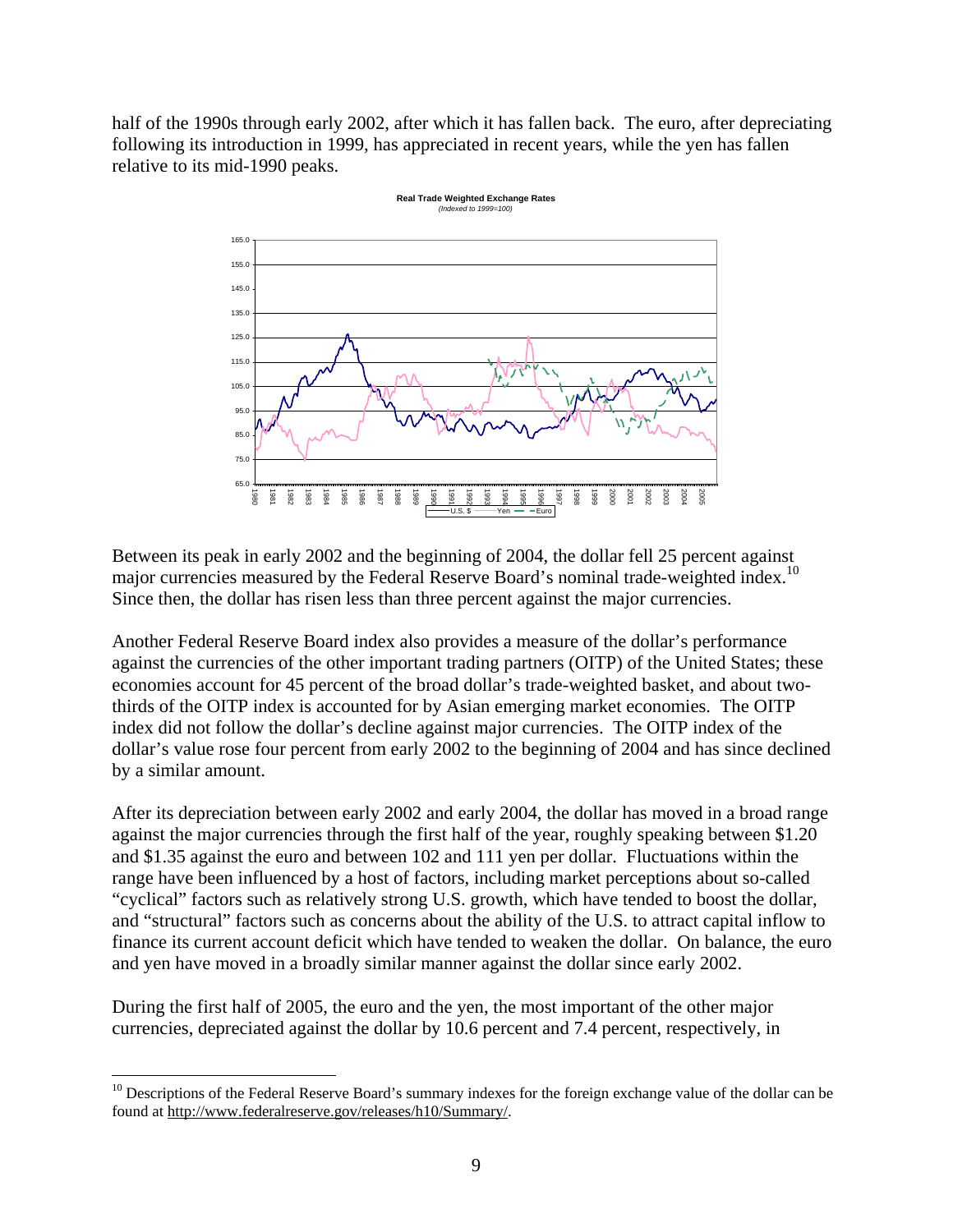nominal terms. The trade-weighted value of the dollar appreciated by 7.5 percent vs. major currencies and depreciated by 1.0 percent vs. currencies of other important trading partners.

The dollar's appreciation in 2005 reflected a shift in the market's focus away from concerns about the financing of the U.S. current account deficit toward recognition of the brighter relative U.S. growth outlook. In addition, interest rate differentials widened in favor of dollar assets, given the rise in the Fed Funds interest rate and market expectation of further increases.



The Japanese yen has been affected by cross-cutting considerations. Market perceptions this year that Japan's economic turnaround is taking hold have strengthened foreign demand for Japanese equities, and the Nikkei has firmed substantially. Also, market expectations about the prospects for a revaluation of the Chinese renminbi stimulated demand for yen at times. In contrast, rising oil prices weighed on the yen during the period as did the substantial widening in the differential between short-term dollar and yen interest rates. Further, Japanese investors have stepped up purchases of foreign assets in view of the increased confidence in the economic turnaround and higher foreign interest rates.

The euro was held down by the outlook for continued low growth in key parts of the Euro-zone and shifts in interest differentials. In addition, the French and Dutch votes on the EU constitution also contributed to negative euro sentiment. Demand for sterling eased over the course of the year as the U.K. economy slowed and the Bank of England reduced its official policy interest rate. Firm dollar demand against the euro and yen has been reflected in Chicago Mercantile Exchange futures and options reports showing a net-increase in non-commercial long dollar positions against both currencies.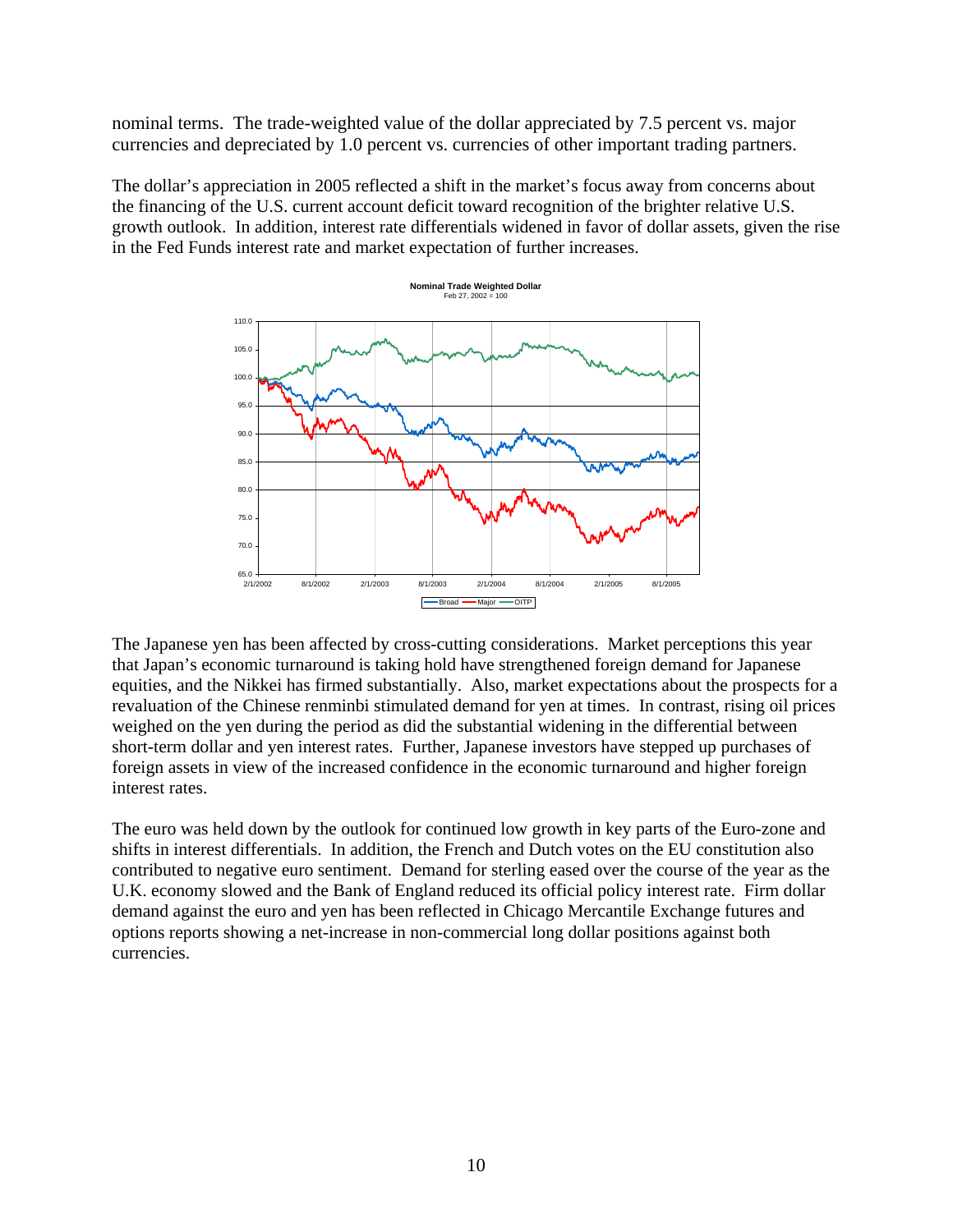



### **Analysis of Exchange Rates Pursuant to the Act**

 $\overline{a}$ 

For the specific purpose of assessing "whether countries manipulate the rate of exchange between their currency and the United States dollar" according to the terms of the Act, the Treasury has traditionally undertaken a careful review of the trading partner's exchange rates, external balances, foreign exchange reserve accumulation, macroeconomic trends, monetary and financial developments, institutional development, and financial and exchange restrictions among other things.<sup>11</sup>

The Appendix of this Report provides a detailed analysis of such considerations relating to the Act, amplifying on Treasury's report to Congress of March 11, 2005. The Appendix reviews the importance of a wide range of economic indicators in rendering judgments pursuant to the Act. and assesses a large number of economies throughout the world against that background. This review shows that the use of numerical indicators of economic performance provides valuable information and insights, including insights into the operation of economies and their interactions with the world economy and financial system.

The Appendix also highlights that many economies – including several oil exporting countries, China, and Malaysia – have significant current account surpluses, increasing reserves, and relatively rigid exchange rate regimes. But other countries – Germany, Japan, and Switzerland – with floating currencies also have significant current account surpluses. Given that the United States is the world's largest economy and has a large current account deficit, it is to be expected that some other economies around the world would have large current account surpluses, which

<sup>&</sup>lt;sup>11</sup> These issues are discussed more completely in Treasury's March 11, 2005, Report To The Committees on Appropriations on Clarification Of Statutory Provisions Addressing Currency Manipulation (http://www.treas.gov/press/releases/reports/js2308.pdf).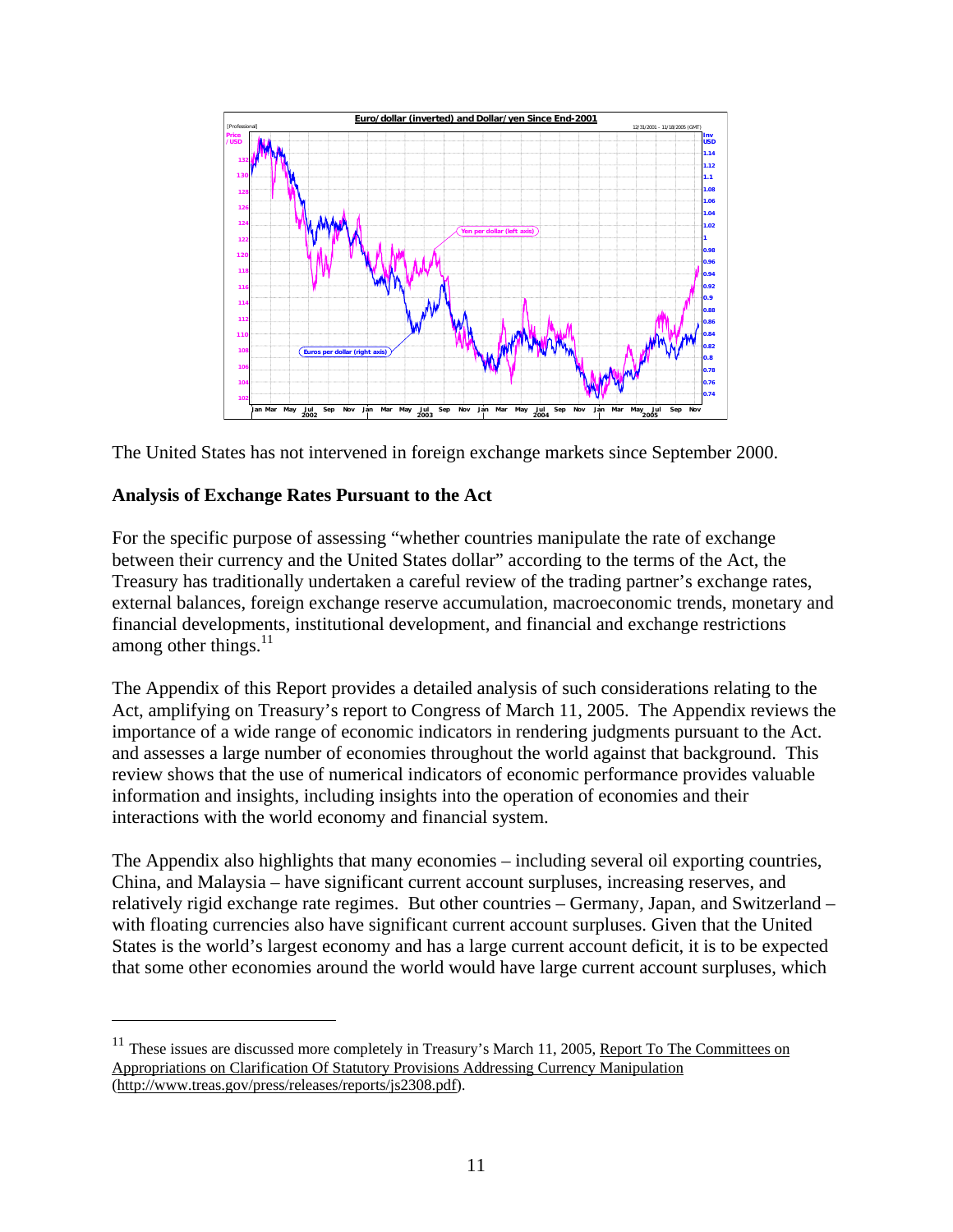are the counterpart to the U.S. deficit. In addition, these surpluses reflect a range of factors – including cyclical considerations and saving and investment trends.

The Appendix reaffirms the basic conclusions that rendering judgments pursuant to the Act is inherently complex, that there is no mechanistic or formulaic approach to doing so, and that any judgment must be undertaken in the context of the specific economic circumstances and characteristics of a given economy. A more complete assessment requires additional analysis of the interactions of indicators among themselves and other economic variables, specific factors affecting economies, and current policy formation and implementation.

## **Country Analyses**

# **Mexico**

Mexico has a flexible exchange rate regime. Its central bank targets an inflation rate of 3 percent with a plus or minus one percent band. The Bank of Mexico also follows a transparent rule for selling foreign reserves accumulated by state enterprises. During the first half of 2005 the Mexican peso appreciated by 3.6 percent, from 11.14 pesos/dollar to 10.75 pesos/dollar. The J.P. Morgan trade-weighted index for the broad real exchange rate for the peso appreciated by 5.0 percent in the first six months of the year. Mexico's current account deficit during the first half of 2005 was \$3.8 billion, versus \$4.6 billion in the second half of 2004. The U.S. bilateral trade deficit with Mexico in the first half of 2005 was \$24.5 billion, versus \$22.7 billion in second half of 2004. Foreign direct investment in Mexico increased to \$7.5 billion in the first half of the year compared with \$5.7 billion in the second half of 2004. International reserves grew by \$278 million during the first half of the year, reaching \$61.8 billion by end-June. Yearon-year (yr/yr) headline inflation was 4.3 percent in June, versus 5.2 percent in December 2004. Real GDP grew 0.7 percent in the first quarter of 2005 and fell 1.7 percent in the second quarter, on a seasonally adjusted annualized basis.

# **Brazil**

Brazil has a flexible exchange rate regime. Its central bank targets a 2005 inflation rate of 5.1 percent with a band of 4 to 7 percent. The real appreciated 12.6 percent during the first half of 2005 from BRL2.66/dollar to BRL2.36/dollar. The Central Bank increased net international reserves to \$40.5 billion by June compared to \$27.5 billion in end-December, in part due to Central Bank purchases of foreign exchange for reserve accumulation in January-March. Brazil had a \$6.5 billion current account surplus in the first half of 2005, compared to \$6.3 billion in the second half of 2004. The United States had a trade deficit with Brazil of \$4.7 billion in the first half of 2005, compared to a \$4.9 billion deficit in the second half of 2004. Foreign direct investment in Brazil decreased to \$8.6 billion in the first half of the year compared with \$14.1 billion in the second half of 2004. Year-on-year inflation stood at 7.3 percent in June, versus 7.6 percent in December 2004. Real GDP grew 1.5 percent in the first quarter and 5.8 percent in the second quarter, on a seasonally adjusted annualized basis.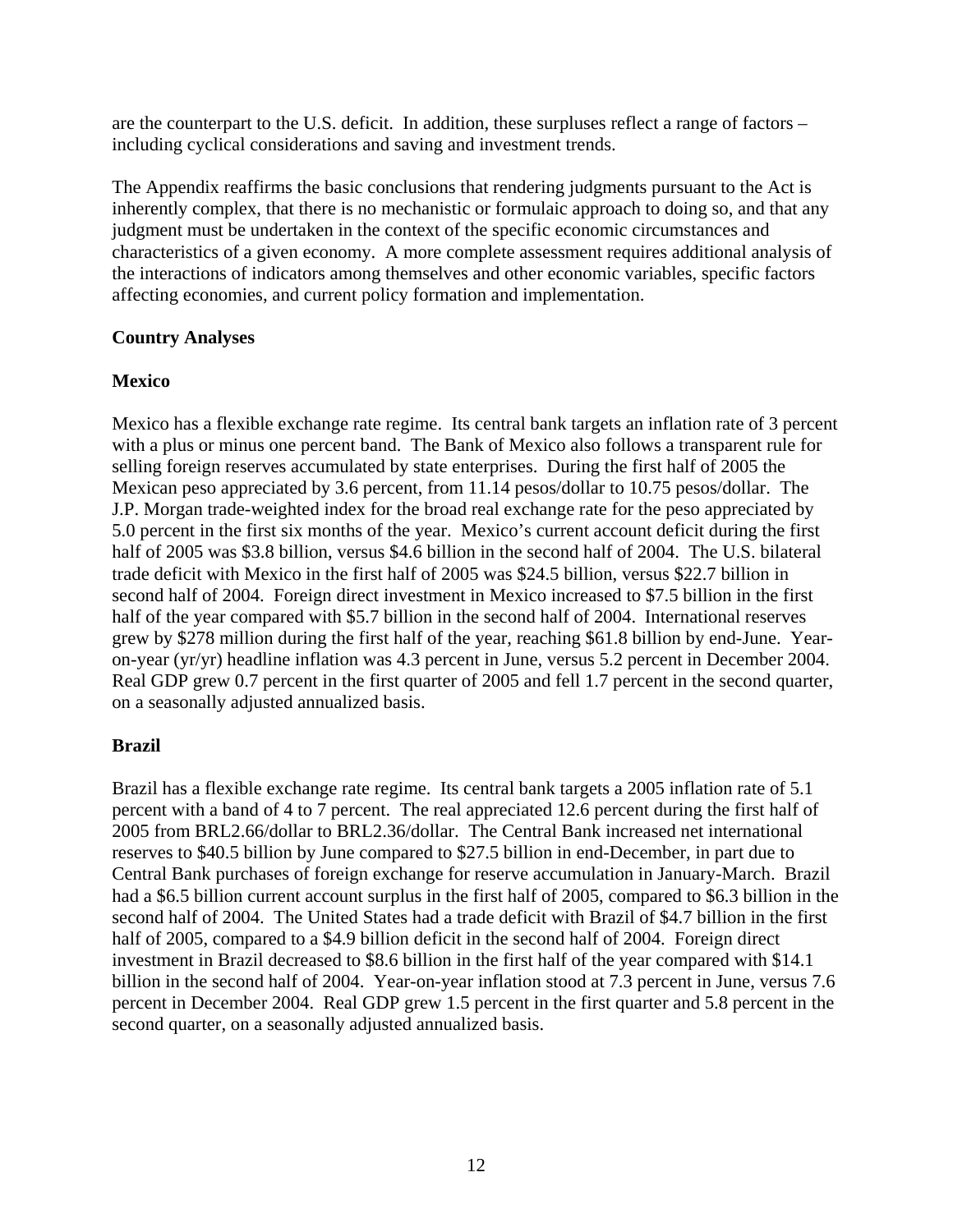### **The European Monetary Union**

The euro depreciated 10.6 percent against the dollar in the first half of 2005. The real effective exchange rate depreciated 6.2 percent over the period. The ECB did not intervene in foreign exchange markets during the first half of 2005. The harmonized consumer price index rose 2.1 percent year-on-year as of June 2005 while the index excluding energy, food, alcohol, and tobacco rose 1.3 percent. Broad money, M3, grew 8.2 percent annualized in the first half of 2005.

The countries in the Euro-zone taken together had a marginal current account surplus during the first half of 2005 equal to \$10.0 billion (sa) or 0.2 percent of GDP, down from \$38.0 billion and \$15.9 billion in the first and second halves of 2004, respectively. Goods exports increased 3.6 percent while goods imports increased 4.9 percent in the first half of 2005. The trade surplus of the Euro-zone vis-à-vis the U.S. was \$42.8 billion in the first half of 2005, which is about \$4.1 billion higher than in the same period last year.

Euro-zone growth was an estimated 1.4 percent (annualized) in the first half of 2005. Final consumption expenditure rose 0.8 percent (annualized) in the first half of 2005 while investment increased 0.7 percent. Euro Area countries taken together ran a fiscal deficit of 2.7 percent of GDP in 2004.

### **Germany**

Germany had a current account surplus during the first half of 2005 equal to \$61.6 billion (sa) or 4.3 percent of GDP. Goods exports increased 4.1 percent while goods imports increased 3.2 percent in the first half of 2005. The trade surplus of Germany vis-à-vis the U.S. was \$24.4 billion, which is \$2.8 billion higher than the same period last year.

German growth was an estimated 1.5 percent (annualized) in the first half of 2005, driven entirely by exports. Consumption and investment contracted 0.6 percent and 2.0 percent (annualized), respectively in the first half. Germany's fiscal deficit was 3.7 percent of GDP in 2004, and it was recently revised up from 2.9 percent to 3.7 percent for 2005. German inflation was 1.8 percent yr/yr in June 2005 while core inflation was 0.5 percent.

#### Belgium

Belgium had a current account surplus of \$2.3 billion, or 1.2 percent of GDP, during the first half of 2005 compared to \$14 billion (sa) or 3.4 percent of GDP for 2004 as a whole. Goods exports increased 9.2 percent while goods imports increased 12.5 percent in the first half of 2005 over the same period in 2004. The surplus in trade in goods declined to \$8.0 billion in the first half of 2005 compared to \$11.1 billion in the comparable period of 2004. The trade deficit of Belgium vis-à-vis the U.S. was \$3.2 billion, which is \$1.1 billion higher than the same period last year.

Belgian growth was an estimated 0.7 percent (annualized) in the first half of 2005, driven by domestic demand. Belgium's fiscal deficit was 0.3 percent of GDP in 2004, and the European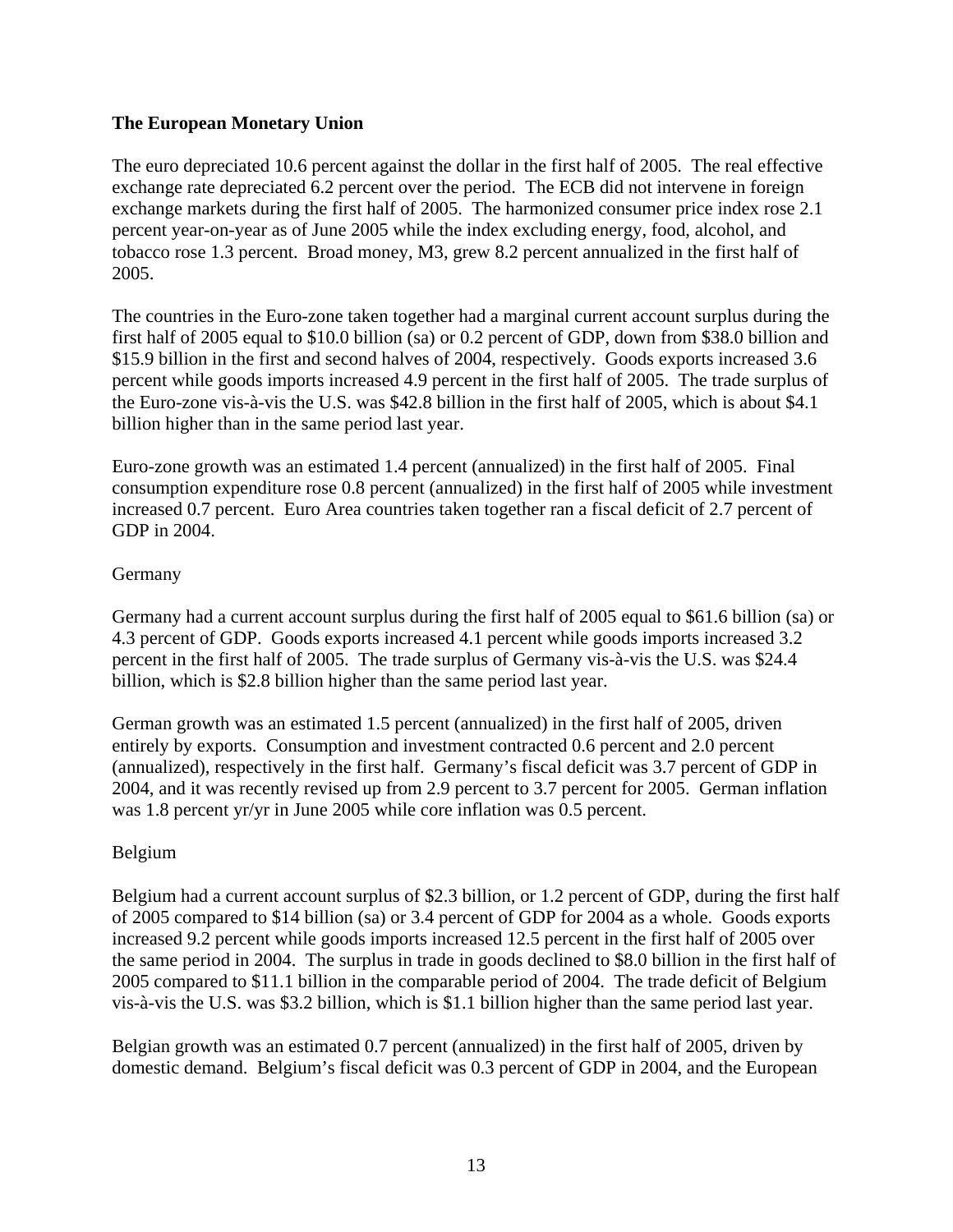Commission forecasts a deficit of 0.2 percent of GDP in 2005. Belgian CPI inflation was 2.7 percent yr/yr in June 2005 while core inflation was 1.3 percent.

# Spain

Spain had a current account deficit of \$43.0 billion, or 7.6 percent of GDP, during the first half of 2005 compared to a \$55.4 billion (sa), or 5.3 percent of GDP, deficit for 2004 as a whole. Goods exports increased 3.8 percent while goods imports increased 12.4 percent in the first half of 2005 over the same period in 2004. The trade surplus of Spain vis-à-vis the U.S. in the first half of 2005 was \$743 million, which is \$355 million lower than the same period last year.

Spanish growth was an estimated 3.5 percent (annualized) in the first half of 2005, driven entirely by strong domestic demand. Consumption and investment increased 4.1 percent and 5.2 percent (annualized) respectively in the first half. Spain's fiscal deficit was 0.3 percent of GDP in 2004, and the European Commission projects Spain to have a balanced budget for 2005.

# **Switzerland**

Switzerland had a current account surplus of \$26.5 billion (sa), or 14.1 percent of GDP, during the first half of 2005 compared with \$52.3 billion (sa) or 14.6 percent of GDP for 2004 as a whole. The trade in goods surplus was \$3.9 billion in the first half of 2005 compared with \$7.5 billion for 2004. The substantial current account surplus arises from surpluses in trade in services, particularly financial services, and in investment income. The trade in goods surplus of Switzerland vis-à-vis the U.S. was \$1.2 billion in the first half of 2005, which is \$74 million lower than in the same period last year.

After 2.1 percent growth in 2004, Swiss growth fell to 1.0 percent (annualized) in the first half of 2005 due to weak investment in the first quarter and a lower trade surplus. Switzerland's fiscal deficit was 0.4 percent of GDP in 2004. The Swiss franc appreciated 12.4 percent against the dollar in the first half of 2005, but declined 2.7 percent overall against major trading partners. Inflation remains low at 0.7 percent yr/yr as of June 2005, while core inflation was 0.4 percent.

The Swiss National Bank maintained an operational 0.25 to 1.25 percent target range for the three-month Libor rate throughout the first half of 2005 compared to a 0.00 to 0.75 percent range though most of the first half of 2004.

## **Russia**

High oil prices continued to dominate the dynamics of Russian external accounts. The price for Russian "Urals" blend crude increased 42 percent in the first half of 2005. Russia's current account surplus in the first half of 2005 was an estimated \$44.7 billion (nsa), or 13.4 percent of GDP, compared to \$26.3 billion, or 10.2 percent of GDP, in the first half of 2004. The bilateral trade surplus with the U.S. reached \$5.9 billion in the first half of 2005 compared to \$3.5 billion in the first half of 2004. After hitting a 5-year high against the dollar in April, the ruble eased somewhat, with a net 3.2 percent nominal depreciation against the U.S. dollar for the entire first half.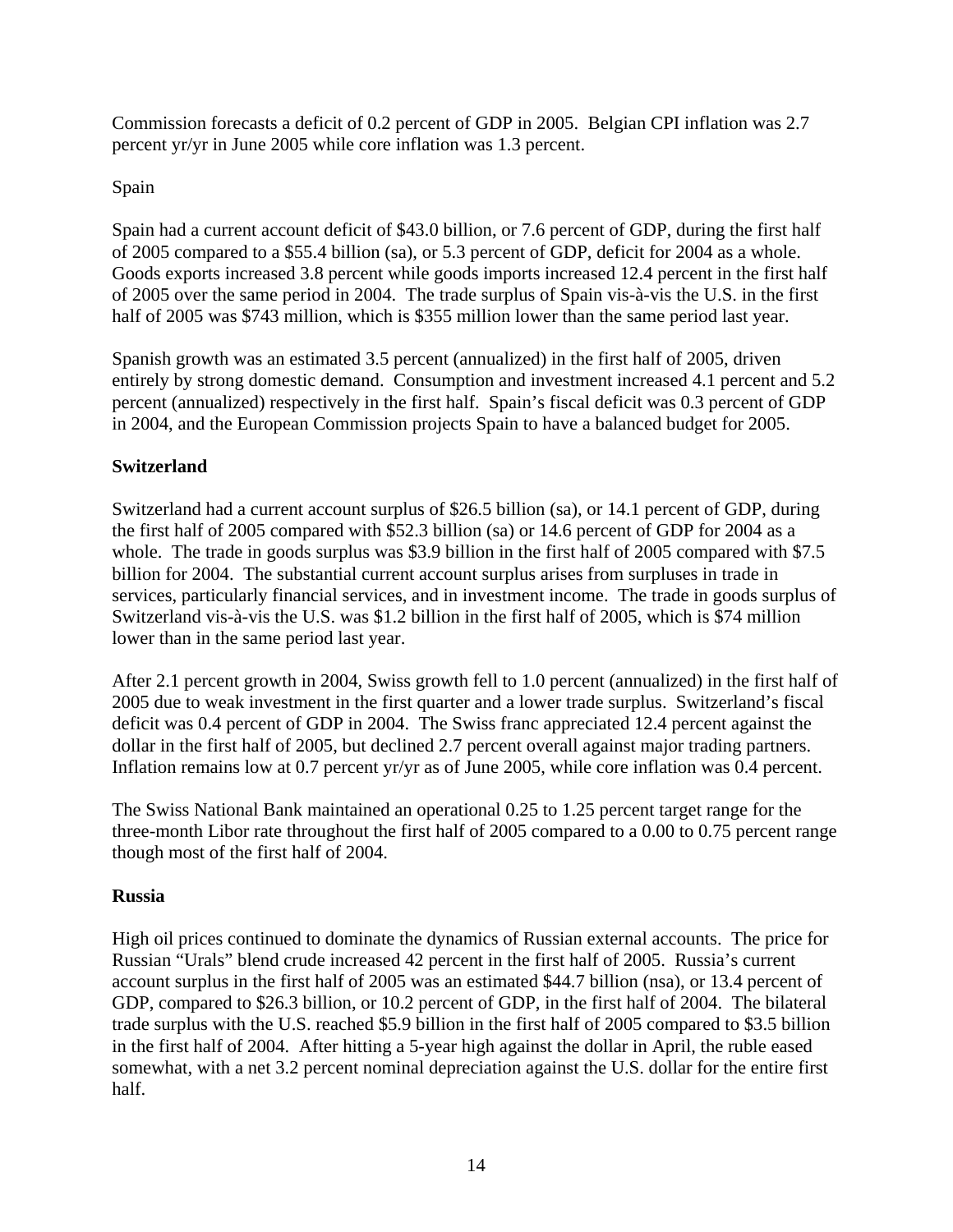However, inflation continued to accelerate with consumer prices rising 13.6 percent yr/yr at end-June 2005 compared to 10.2 percent at end-June 2004. As a result, JP Morgan's trade-weighted index of the real exchange rate rose 10.6 percent yr/yr at the end of June 2005 compared to 8.4 percent at the end of June 2004. The Russian monetary authorities intervened in the foreign exchange market during the period, and official reserve assets increased 21.7 percent from \$124.5 billion at end-December 2004 to \$151.6 billion at end-June 2005 compared with a 14.7 percent increase in the first half of 2004. The broad monetary aggregate M2 grew 39.7 percent over the twelve months through June 2005 compared to 35.4 percent in the comparable period through June 2004.

## **Gulf Cooperation Council Countries**

GDP growth and current account surpluses remain high in the oil-exporting countries of the Gulf Cooperation Council (GCC) countries (Bahrain, Kuwait, Oman, Qatar, Saudi Arabia, and the UAE) due to high oil prices (e.g., Saudi Light Crude finished above \$50 a barrel at the end of June). All of the GCC countries maintain exchange rates pegged to the dollar because the price of their major export, oil, is denominated in dollars.

### **Saudi Arabia**

With oil export revenues increasing by 35 percent in 2004, Saudi Arabian real GDP grew by 5.2 percent in 2004, and it is expected to grow by a further 6 percent in 2005. The overall current account balance posted a surplus of 20.5 percent of GDP in 2004 compared to 13.1 percent in 2003 and 0 percent in 1999, while the bilateral trade surplus with the United States reached \$18.6 billion in the year to June 2005. CPI inflation remains contained at 0.6 percent growth yr/yr to June 2005 because of relatively subdued import price inflation, and price subsidies on utilities and petroleum products. Nevertheless, the government's financial position improved with the government posting a budget surplus of approximately \$26 billion (or 10 percent of GDP) in 2004, and using some of that surplus to reduce outstanding debt. The riyal has been unofficially pegged to the dollar since 1986 (officially since 2003), so short-term interest rates largely followed recent increases in US interest rates. Net foreign assets of the Saudi Arabian Monetary Agency rose 36 percent to \$117 billion from \$86 billion during the first 6 months of 2005, due to Saudi Arabia's large current account surplus. Saudi Arabia had \$13.3 billion of short-term external debt at the end of 2004.

#### **Singapore**

Singapore is a small and open economy. Its inflation and inflationary expectations are largely determined by movements in the Singapore dollar. As a result, Singapore uses a heavilymanaged float against an undisclosed basket of currencies within a target band as its primary monetary policy tool. The Monetary Authority of Singapore (MAS) currently maintains "a policy of modest and gradual appreciation" of the Singapore dollar against the basket. The Singapore dollar depreciated 2.9 percent against the U.S. dollar in the first half of 2005, while J.P. Morgan's nominal trade-weighted index of the exchange rate appreciated 0.9 percent. The CPI fell 0.2 percent yr/yr in June despite rising oil prices, although domestic wholesale prices rose 8.5 percent yr/yr. According to the MAS, it intervened in the first quarter "to moderate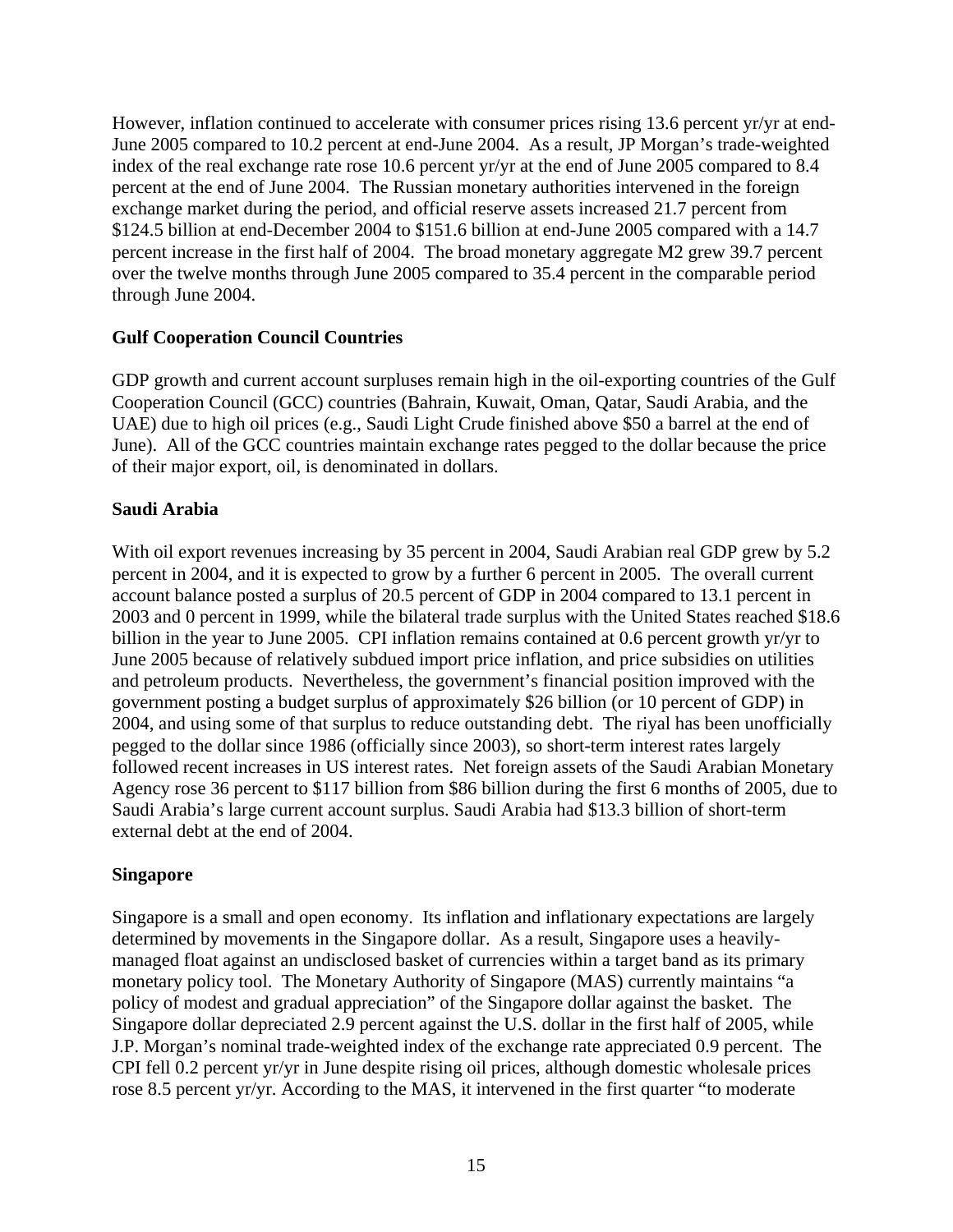excessive upward pressure" on the currency, which would have been deflationary. Total reserves increased about 2 percent to \$115 billion in the first half of the year.

Gross national saving is high – 46 percent of gross national income – and investment has been reduced domestically and increased abroad in recent years in response to adverse external shocks to the Singapore economy including the Asian Financial Crisis, the tech slowdown, and the 2003 outbreak of Severe Acute Respiratory Syndrome (SARS). Singapore's small open economy experiences relatively volatile income growth, which results in high precautionary saving. With one of the fastest aging populations in the world, Singapore has also put an emphasis on saving for the future. The government and government-linked corporations are significant contributors to domestic saving, but the bulk of saving is done by the private sector, through mandatory saving programs and other means. The current account surplus increased to 29.6 percent of GDP in the first half of the year from 26.1 percent in 2004 on the back of an improvement in the goods balance due to a rebound in the manufacturing sector and the rising value of refined petroleum exports. As the 19<sup>th</sup> largest trading partner of the United States, Singapore is a net importer of U.S. goods, resulting in a U.S. bilateral trade surplus of about \$3 billion in the first half of 2005. The current account surplus is projected to decrease in future years as the population continues to age. GDP growth moderated sharply in the first quarter to 2.7 percent yr/yr (down from 8.4 percent in 2004) on a slowdown in the pharmaceuticals sector but rebounded 5.2 percent yr/yr in the second quarter.

## **India**

The Indian rupee fluctuated within a narrow band in the first half of 2005, ending largely unchanged against the US dollar. Although the rupee depreciated 0.4 percent against the U.S. dollar, the JP Morgan index of the real value of the rupee against the currencies of India's major trading partners appreciated about 5.5 percent. According to the central bank, India's exchange rate policy in recent years has been guided by "…broad principles of careful monitoring and management of exchange rates with flexibility, without a fixed target or a pre-announced target or a band, coupled with the ability to intervene if and when necessary." Despite strong exports of services and remittances from overseas Indians, increases in international crude oil prices and robust domestic demand resulted in a current account deficit of 2.2 percent of GDP in the first half of 2005, following a balanced current account in all of 2004. The economy maintained its strong momentum in 2005, with GDP growing at 7.0 percent in the first quarter, and consumer prices rising 3 percent yr/yr in June. The U.S. bilateral merchandise trade deficit with India was steady at \$4.9 billion in the first half of 2005. Strong capital inflows supported the rupee. Foreign investors, for example, poured \$4.5 billion into Indian equity markets in the first half of 2005, compared to \$3.5 billion in the first half of 2004. India continues to use reserves to prepay external debt by about \$3 billion per year. Nonetheless, the Reserve Bank of India built reserves to \$132 billion by the end of June, up from \$125 billion in December 2004.

#### **Japan**

After stagnating in the second half of 2004, Japan's economy picked up speed in the first half of 2005. GDP growth in the first half of 4.5 percent was well above forecasts and market expectations. Business investment and private consumption were primary contributors to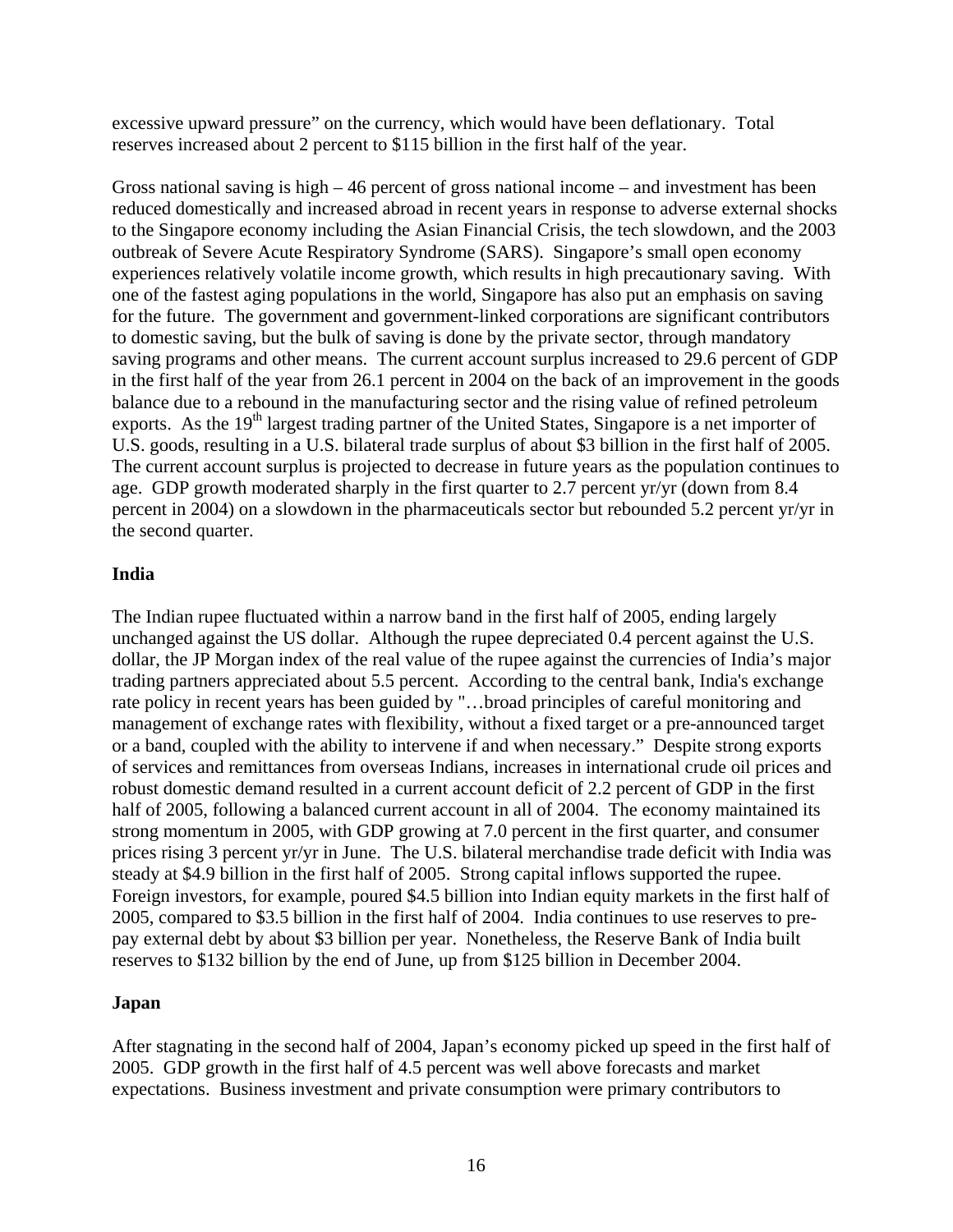growth. Core consumer prices (the Japanese CPI less fresh foods) fell by 0.2 percent year-onyear during the first half of 2005, the same as during the last half of 2004.

After more than a decade of sluggish growth subsequent to the bursting of Japan's huge stock and land price bubble and after eight years of battling to overcome deflation, Japan finally appears to be in position to achieve sustained, normal growth. The financial health of Japan's major banks has greatly improved, companies no longer feel they have large excesses of capacity or workers, and employment of regular fulltime workers has begun rising. Prices are still falling modestly, but many, including the Bank of Japan, expect deflation to come to an end in 2006. Should Japan finally exit deflation, this would be a major turnaround in the world's second largest economy, and would allow Japan to concentrate on policies to encourage greater domestic growth to deal with the fiscal challenges it faces with an aging population. This would also allow Japan to make a greater contribution to global growth and the adjustment of global imbalances.

Japan's current account surplus fell to \$82.8 billion (3.4 percent of GDP) in the first half of 2005, from \$85.9 billion (3.7 percent of GDP) in the second half of 2004. Japan's overall trade surplus showed a more dramatic decline of \$6.4 billion to \$45.3 billion as imports grew by 4.2 percent, while exports grew by only one percent, although much of the growth of imports was the result of higher prices for oil and other commodities. Japan's bilateral merchandise trade surplus with the United States totaled \$41.6 billion in the first half of 2005, up from \$39 billion in the second half of 2004. For the first eight months of 2005, Japan's trade surplus with the United States was \$54.8 billion, up 12 percent from the same period in 2004. In 2004, Japanese residents bought large amounts of foreign bonds, drawn by higher interest rates overseas. These outflows were partially, but not fully, offset by large foreign purchases of Japanese equities in the first half of 2005 on the prospect of an improving Japanese economy. As a result, Japan's financial account recorded net outflows of \$18.1 billion in the first half of 2005, down from \$51.5 billion in the second half of 2004.

The yen's real effective exchange rate against a broad range of currencies depreciated by 3.3 percent during the first half of 2005. The yen depreciated against the U.S. dollar by seven percent during that period, possibly reflecting expectations of rising U.S. interest rates. Japanese authorities did not intervene in the foreign exchange market during the first half of 2005, and in fact have not intervened since March 16, 2004.<sup>12</sup> Japanese foreign currency reserves remained virtually flat, rising by less than \$1 billion, or about 0.1 percent, to \$825 billion in the first half of 2005.

## **China**

China retained its fixed exchange rate of 8.28 yuan to the U.S. dollar throughout the first half of 2005. The report issued on May 17, 2005, concluded that China had completed preparations and was ready to move to a more flexible exchange rate and should act without delay. On July 21, 2005, China altered the fixed dollar peg that it had maintained for eight years, revaluing the

 $\overline{a}$ <sup>12</sup> The Japanese Ministry of Finance announces its total foreign exchange intervention at the end of each month, and publishes the dates and amounts of intervention at the end of each quarter. See http://www.mof.go.jp/english/e1c021.htm.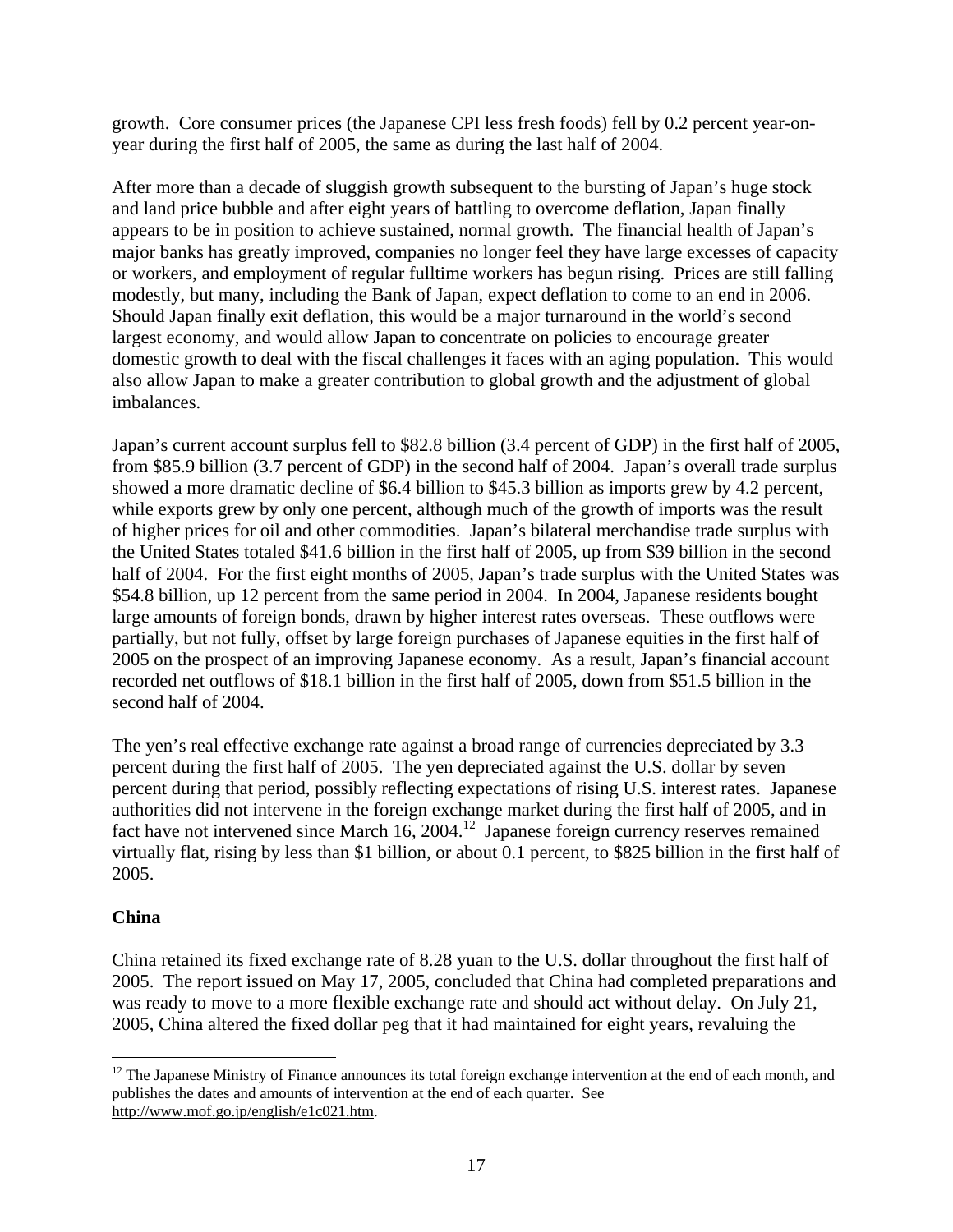renminbi by 2.1 percent against the dollar.<sup>13</sup> The People's Bank of China explained that the action was intended to "enable the market to fully play its role in resource allocation as well as to put in place and further strengthen the managed floating exchange rate regime based on market supply and demand."

The new exchange rate mechanism the Chinese authorities have adopted allows for considerable flexibility and reflection of market forces. In the Joint Statement issued after the U.S.-China Joint Economic Committee meeting in Beijing on October 17, 2005, the Chinese authorities committed "to enhance the flexibility and strengthen the role of market forces in their managed floating exchange rate regime."<sup>14</sup>

This has not occurred yet. Since July 21, the renminbi exchange rate has fluctuated in a very narrow trading range against the dollar. The July 21 action was an important first step, but the initial adjustment and the subsequent movement of the renminbi are not sufficient and do not represent fulfillment of the Chinese authorities' commitment. Chinese monetary authorities have not fully utilized the flexibility allowable by the regime, with intra-day movements of the RMB against the U.S. dollar much less that the allowable +/- 0.3%.

China's economy showed many signs of overheating in 2004, as a credit-fueled investment boom – in large part due to the capital inflows and low real interest rates that resulted from the fixed exchange rate China maintained – spurred growth but also threatened an outburst of inflation. In response, Chinese policymakers implemented a variety of administrative and some market-based tightening measures to curb lending activity and investment, particularly in overheated sectors of the economy, including the property sector. These policies had some success, as investment growth slowed and inflation moderated from its 2004 peak. Although investment growth slowed, the slowdown in overall GDP growth has been less pronounced. China's real GDP grew by a stronger than expected 9.5% in the first half of 2005 (down only 0.2 percentage points from same period last year) and by 9.4% in the third quarter. While the contribution of investment to growth has fallen, the contribution of net exports has increased significantly this year.<sup>15</sup> Even though consumer inflation has declined as food prices have eased (CPI rose by 0.9% yr/yr in September off the 5.3% peak in August, 2004), inflation remains constrained by price controls, notably on oil, which has led to sporadic shortages.<sup>16</sup> Producer prices are still growing at a more rapid rate (4.5% yr/yr in September, compared to a peak of 8.4% yr/yr in October, 2004).

In the first half of 2005, China's global trade surplus grew to a (seasonally unadjusted) total of \$39.6 billion (5.0 percent of GDP), already exceeding the \$32.1 billion surplus for all of 2004.<sup>17</sup> In the third quarter China's trade surplus widened further, and for the first nine months of 2005

<sup>&</sup>lt;sup>13</sup> The name of the Chinese currency is the renminbi, and the unit of account is the yuan.<br><sup>14</sup> See <u>http://www.treas.gov/press/releases/js2987.htm</u>.<br><sup>15</sup> China publishes data on GDP by expenditure components, which is n various demand sources to growth, only on an annual basis with a lag of one year. The observation that the contribution of net exports has increased significantly is based on first half current account data released by the Chinese authorities and on private sector estimates.<br><sup>16</sup> In early November, 2005, the Chinese authorities announced they would ease price controls on utilities.

 $17$  These trade figures are on an FOB-CIF basis. If China's imports were measured on the same basis as its exports (fob), China's adjusted global merchandise trade balance would be \$54.1 billion. [Note: this calculation assumes a 4.8% c-i-f (cost, insurance, and freight) adjustment factor.]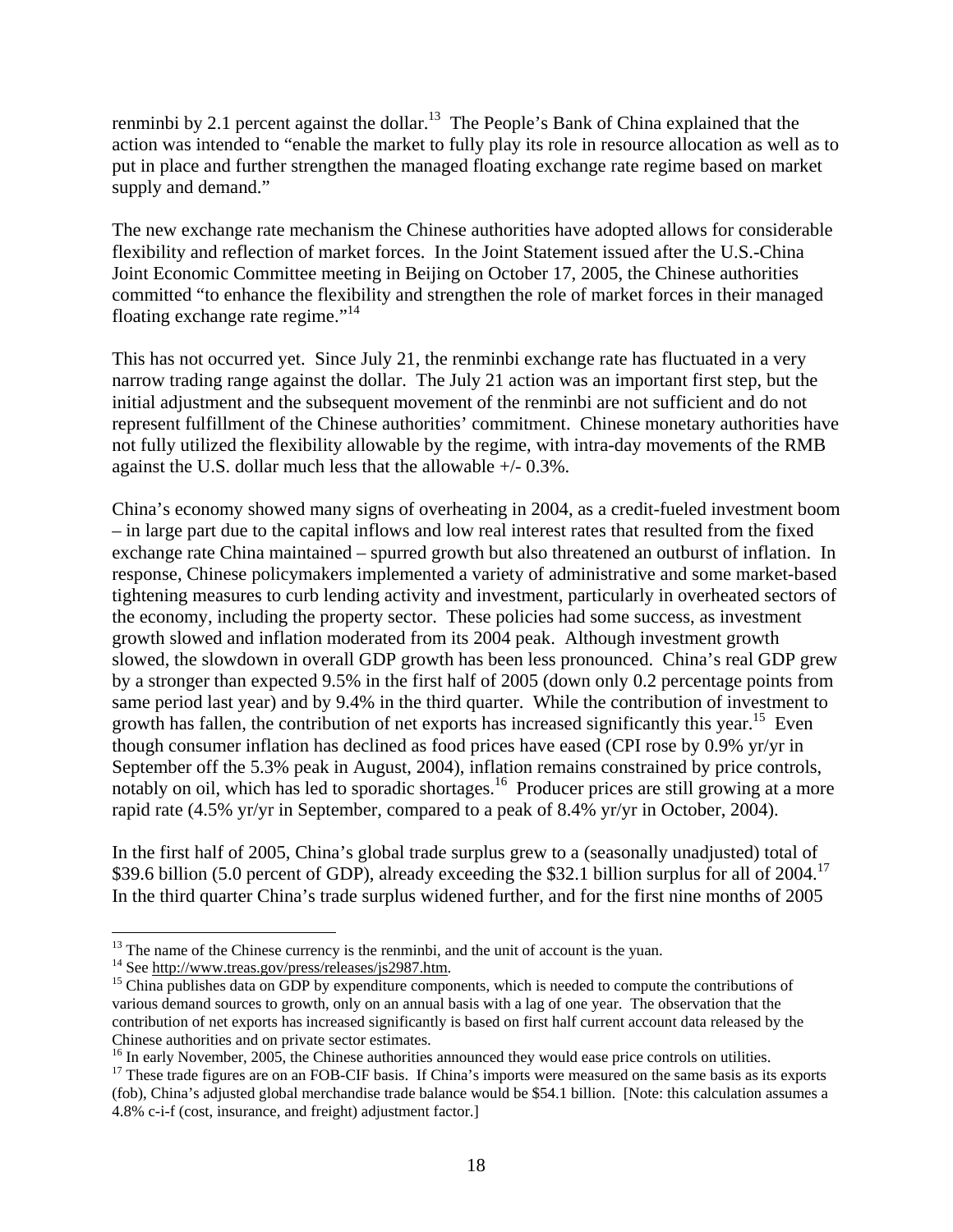totaled \$68.3 billion. Chinese goods exports rose 31% in the first nine months of 2005, about the same as the 35% rate of growth last year. The sharp rise in net exports is largely due to a deceleration in the growth of China's imports. China's total imports grew by only 14 percent yr/yr in the first half of 2005 over the same period last year, a much slower pace than the 36 percent increase in imports during all of 2004. Administrative measures imposed last year helped to slow investment growth, which in turn reduced demand for imports of capital equipment. In addition, in certain sectors that experienced rapid expansion of capacity (such as steel, aluminum, cement, and automobiles) domestic production to some extent substituted for imported goods. The increase in the trade surplus was reflected in China's current account surplus, which was an estimated \$67.3 billion (8.3 percent of GDP) in the first half of 2005, nearly matching the \$68.7 billion current account surplus for all of 2004.<sup>18</sup>

After deducting the \$15 billion in foreign exchange transferred to recapitalize one of China's major banks, China's official foreign exchange reserves grew by \$101 billion during the first half of 2005 to reach \$711 billion at the end of June. In addition to the current account surplus, net financial and capital inflows were an estimated \$38.3 billion, compared to a net inflow of \$111 billion for all of 2004. For the first time in several years China's current account surplus accounted for the majority of its reserve accumulation instead of net capital inflows. Reserve accumulation continued in the third quarter, with reserves growing an additional \$58 billion to reach \$769 billion at end September. The central bank continued to "sterilize" the foreign exchange inflows by issuing central bank bills, and net issuance picked up in the first half of  $2005.<sup>19</sup>$ 

On July 21, 2005, China changed its exchange rate to a new value of 8.11 yuan per dollar. This was a 2.1 percent revaluation, a small initial movement in response to the market pressures China has faced over the past several years. China also abandoned the U.S. dollar peg, adopting "a managed float exchange rate regime, based on market supply and demand with reference to a basket of currencies." Thus far, however, the currency basket does not appear to have played a significant role in determining the daily closing level of the renminbi, and trading behavior since July 21 strongly suggests that the new mechanism remains, in practice, a tightly managed currency peg against the U.S. dollar.

The Chinese authorities also took steps during the year to prepare market participants for greater exchange rate flexibility and provide some financial products to hedge foreign exchange risk. China expanded the list of participants in the inter-bank spot market, allowed market makers in renminbi, expanded the number of banks that can handle foreign exchange forward transactions, expanded the types of transactions that can be hedged using forwards, and offered currency swaps. However, there is still substantial scope to expand the depth and liquidity of the foreign exchange market in China. In addition, the tight management of the exchange rate itself diminishes the need for development of the market, since participants have much less incentive to hedge. By allowing the exchange rate to fluctuate more widely according to the market, the

 $18$  Preliminary current account statistics for the first half of 2005 in China were published by the State Administration of Foreign Exchange (SAFE) on October 31, 2005.

<sup>&</sup>lt;sup>19</sup> The People's Bank of China (PBOC) issued \$97 billion on a net basis in the first half of 2005, compared to \$33 billion in the last six months of 2004.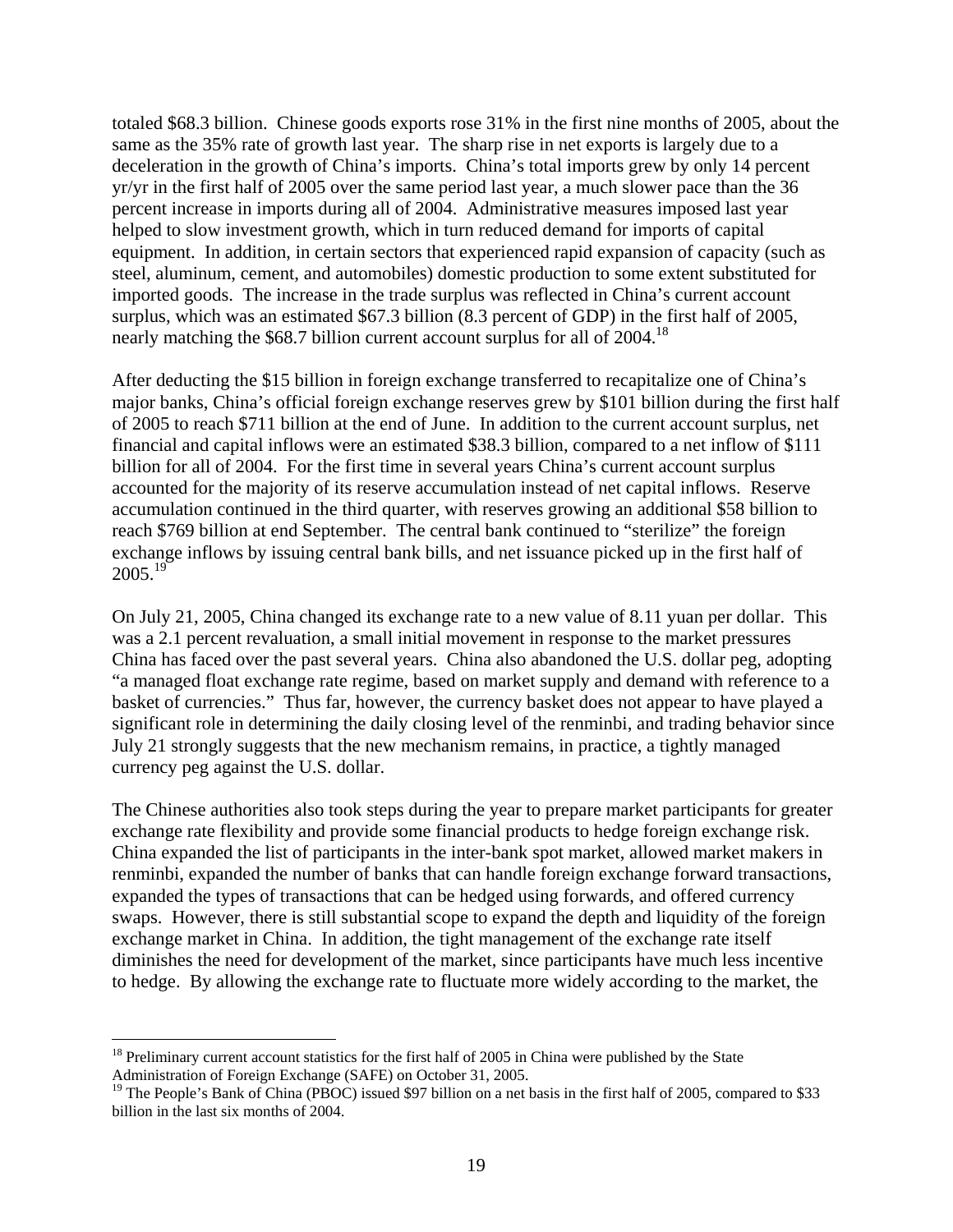authorities would create demand for products that could help firms manage the risks associated with currency exposure more effectively.

China has taken steps to liberalize its controls on capital movements in order to increase the depth and liquidity of foreign exchange markets. But its capital controls still maintain greater restrictions on capital outflows than on inflows. Chinese authorities recently allowed foreign investors to acquire a greater number of shares in locally listed Chinese companies. This move coincides with government efforts to introduce trading for previously non-traded shares owned by the state.

But while the new exchange rate mechanism allows for greater flexibility, China's exchange rate since July 21 has been very tightly controlled. The renminbi-dollar exchange rate has fluctuated up and down on a daily basis within very narrow ranges and has gradually strengthened from 8.11 yuan per dollar to 8.0815 per dollar as of November 25, a cumulative appreciation of 0.35 percent against the dollar. Even though China had pegged its exchange rate to the dollar prior to July 21, and has allowed for modest fluctuation since, this has not prevented China's currency from fluctuating against currencies of other trading partners. On a trade-weighted basis, the RMB appreciated during the reporting period: the nominal and real effective exchange rates, as measured by the J.P. Morgan Narrow Nominal and Broad Real Effective Exchange Rate Indices, appreciated by 2.9 percent and 3.5 percent, respectively, reflecting in large measure the dollar's appreciation.

China's exchange rate is not yet sufficiently flexible to meet the needs of the Chinese economy or those of the global economy. A significant increase in flexibility is necessary to give China a sufficiently autonomous and effective monetary policy to sustain growth and avoid inflation. The inability to set domestic interest rates limits monetary control and also hinders efforts to encourage more efficient bank lending. In addition, speculative capital continues to flow into China on the expectation that the renminbi will appreciate further. Furthermore, a rigid exchange rate hinders China's ability to move away from its current dependence on exports and continued rapid increases in investment to a more balanced and sustainable pattern of growth in which households have a greater share. Nor has the Chinese government introduced flexibility sufficient to contribute to the orderly reduction of global imbalances that is needed to assure continued strong global growth.

Treasury has continued to engage China in active bilateral and multilateral discussions on macroeconomic, financial sector and exchange rate reform issues. This year, Treasury facilitated the invitation of Chinese economic leaders to several G7 meetings where these topics featured prominently. In addition, the APEC economies, including China, acknowledged their joint responsibility in bringing about an orderly adjustment of global imbalances, including, where appropriate, greater exchange rate flexibility.<sup>20</sup> Secretary Snow traveled to China in mid-October 2005 for intensive talks with Chinese leaders, including through the U.S.-China Joint Economic Committee (JEC) with broad and active participation from key economic and financial ministries and financial regulators in China and the United States. A separate meeting of a U.S.- China financial regulatory working group was also held in October. Finally, Secretary Snow just

<sup>&</sup>lt;sup>20</sup> See http://www.apec.org/apec/ministerial\_statements/sectoral\_ministerial/finance/2005\_finance.html for the statement from the September 2005 Finance Ministers meeting.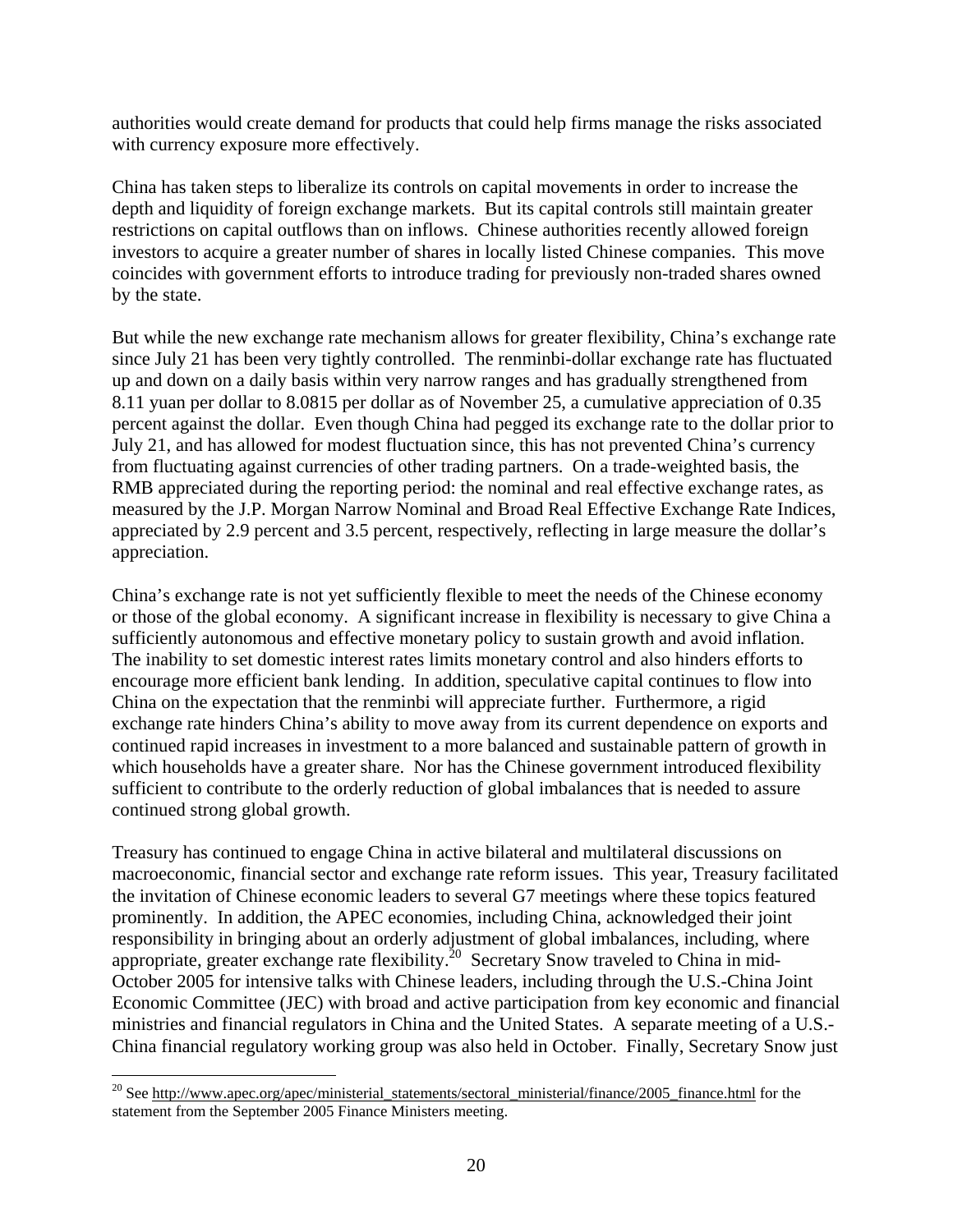appointed a full-time, permanent resident Treasury Financial Attaché who will move to Beijing in the first half of 2006.

The Chinese authorities have said clearly that the July 21 action is the first step in a process of introducing greater exchange rate flexibility. In the Joint Statement following the U.S.-China Joint Economic Committee meetings in Beijing on October 16-17, they said that they would enhance the flexibility and strengthen the role of market forces in their managed floating exchange rate regime, and President Hu told President Bush that China would unswervingly press ahead with reform of its exchange rate mechanism. The Chinese authorities should do so by the time this report is next issued. Treasury will monitor movements of the renminbi and the authorities' progress in allowing significant exchange rate flexibility before the next report.

## **Taiwan**

Taiwan's economy slowed considerably during the first half of 2005, growing at a seasonally adjusted annual rate of only 1.7 percent, after growing at a seasonally adjusted annual rate of 4.1 percent in the second half of last year. A lull in electronics exports contributed to weak export performance. Consumer price inflation remained low, with consumer prices up 1.9 percent yearon-year in the first half of 2005. Nevertheless, the central bank has raised interest rates during each of its last four policy meetings, in an effort to head off inflationary pressures, in part related to rising oil prices.

Taiwan's trade surplus was \$1.7 billion in the first half of 2005, down substantially from the \$5 billion recorded in the first half of 2004, as imports climbed 11.1 percent, due in large part to higher oil prices, and exports rose by 6.6 percent. Taiwan's bilateral trade surplus with the United States dropped slightly to \$5.7 billion in the first half of 2005 from \$5.8 billion in the year earlier period. Reflecting the fall in the overall trade surplus, Taiwan's current account surplus dropped to \$5.8 billion (3.5 percent of GDP) in the first half of 2005, down from \$11.3 billion (7.4 percent of GDP) in the first half of 2004 and 4.8 percent of GDP in the second half of last year.

Net financial inflows to Taiwan were \$9.6 billion in the first half of 2005, reversing an outflow of \$7.8 billion in the second half of 2004. The main component was a \$13.5 billion inflow of other investments, as the New Taiwan (NT) dollar appreciation during the first quarter of 2005 led enterprises to remit home their export proceeds retained overseas and banks to reduce their lending or deposits abroad as well as bring in capital from abroad.

After rapid growth in reserves between 2000 and 2004, Taiwanese intervention and reserve accumulation have slowed markedly so far in 2005. Reserves at the end of June were \$254 billion, 5% higher than at the end of 2004, and remained at that level at end-September. After appreciating by 6.0% in the last half of 2004, the NT dollar was roughly stable over the reporting period, closing June at 31.64 per U.S. dollar, an appreciation of 0.3 percent since December 31, 2004. Since June 30, the NT dollar depreciated by 4.6 percent to end-September and an additional 1.1 percent in October.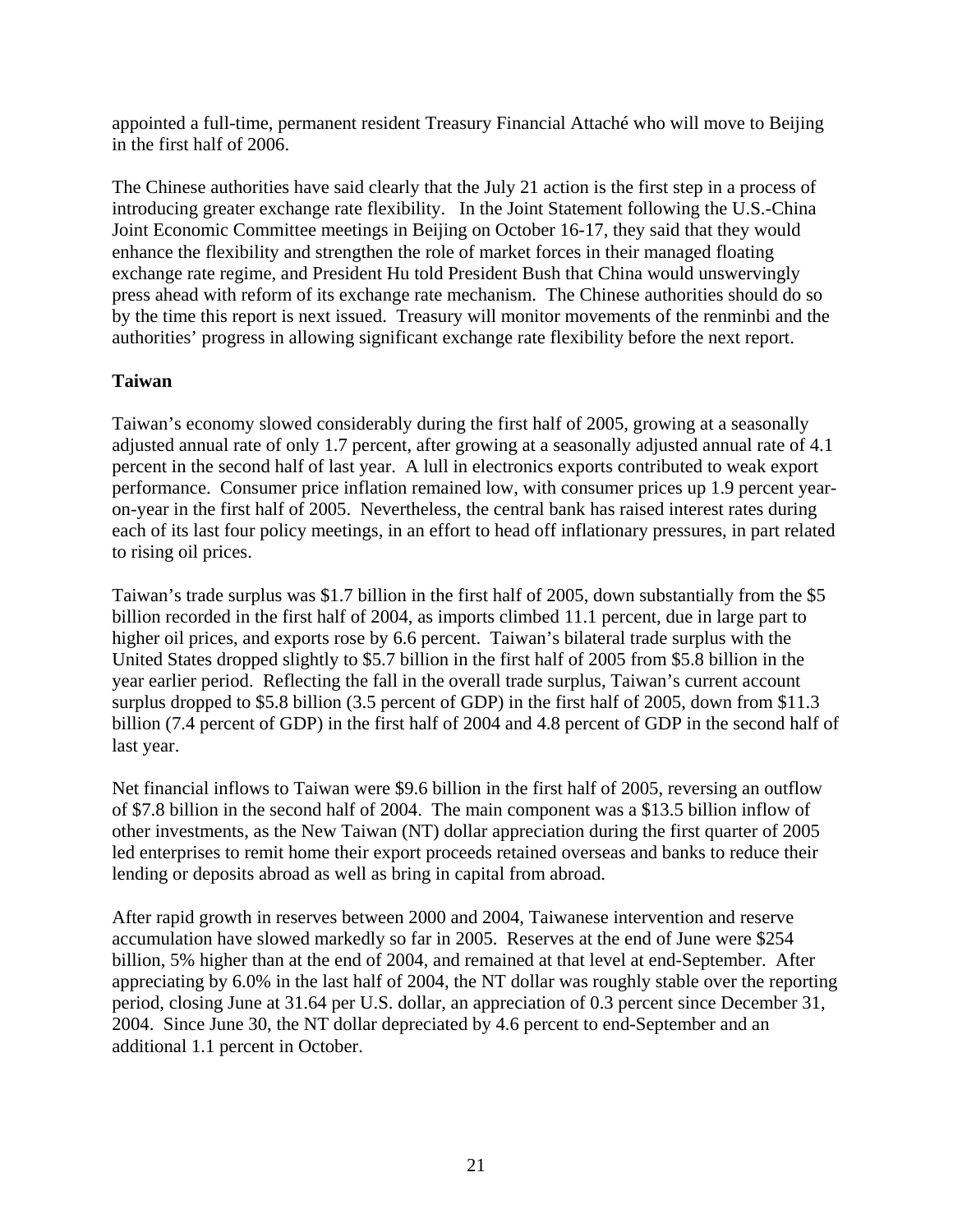### **South Korea**

The South Korean economy grew briskly in late 2003 and early 2004 on strong growth of net exports, but slowed in the last half of 2004. Growth in the second half of 2004 slowed to 4.0 percent (year-over-year), and slowed further to 3.0 percent in the first half of 2005. There are signs of a pickup in the third quarter, and growth for 2005 as a whole is expected to be about four percent, as a cautious rebound in private consumption and business investment is offsetting slowing net exports. In fact, domestic demand is expected to overtake external demand as the main contributor to growth for the first time since 2002. However, the recovery in consumption is still limited by slow progress in reducing the high level of unemployment and remaining high levels of household debt in the aftermath of South Korea's credit card bubble of 2002. The Bank of Korea has taken advantage of South Korea's exchange rate flexibility by pursuing an accommodative monetary policy to support growth, at a time when U.S. interest rates have been rising. The Bank of Korea left interest rates unchanged during the first half of the year, as both the CPI and core inflation remained well within the  $2.5 - 3.5$  percent target range, despite rising oil prices.

Export growth decelerated in the first half of 2005, rising 11 percent year on year, compared with a 25 percent increase year-on-year in the second half of 2004. Exports to China remained an especially significant contributor. Import growth outpaced export growth, rising 14.8 percent over a year ago, reflecting the impact of rising oil prices on the cost of imports. As a result, South Korea's overall trade surplus shrank 6.0 percent from a year earlier. The U.S. bilateral trade deficit with Korea fell to \$8.5 billion for the first half of 2005, down \$0.4 billion and 4.8 percent from the same period in 2004. Korean exports to the U.S. grew by less than one percent, and Korean imports from the U.S. grew by 4.1 percent compared to the same period last year. South Korea's current account surplus moved in line with its shrinking trade surplus, dropping from \$14.4 billion (3.8 percent of GDP) in the second half of 2004 to \$8.7 billion (2.4 percent of GDP) in the first half of 2005 on a seasonally adjusted basis.

The net inflow in the capital and financial account of \$4.7 billion in the first half of 2005 was a marked decrease from the \$7.5 billion inflow in the second half of 2004. Both foreign direct investment of Koreans abroad and foreign direct investment into South Korea fell sharply in the first half of 2005, as did net inward portfolio investment. Foreign exchange reserves increased by \$6 billion (3 percent) to \$205 billion during the reporting period.

After appreciating over 10 percent in the second half of 2004, the South Korean won fluctuated against the dollar within a relatively narrow band during the first half of 2005, ending the first half at 1,034.5 won per dollar, virtually unchanged from the end of 2004. South Korea's real effective exchange rate appreciated by about 5 percent, reflecting appreciation of the dollar against other currencies during the first half of 2005.

## **Malaysia**

Malaysia's economy grew at a 4.9 percent annual rate during the first half of 2005, slowing from the 8.1 percent rate for the same period last year. Although the economy grew 7.1 percent in 2004, it significantly slowed down in the second half of the year due in part to a moderation in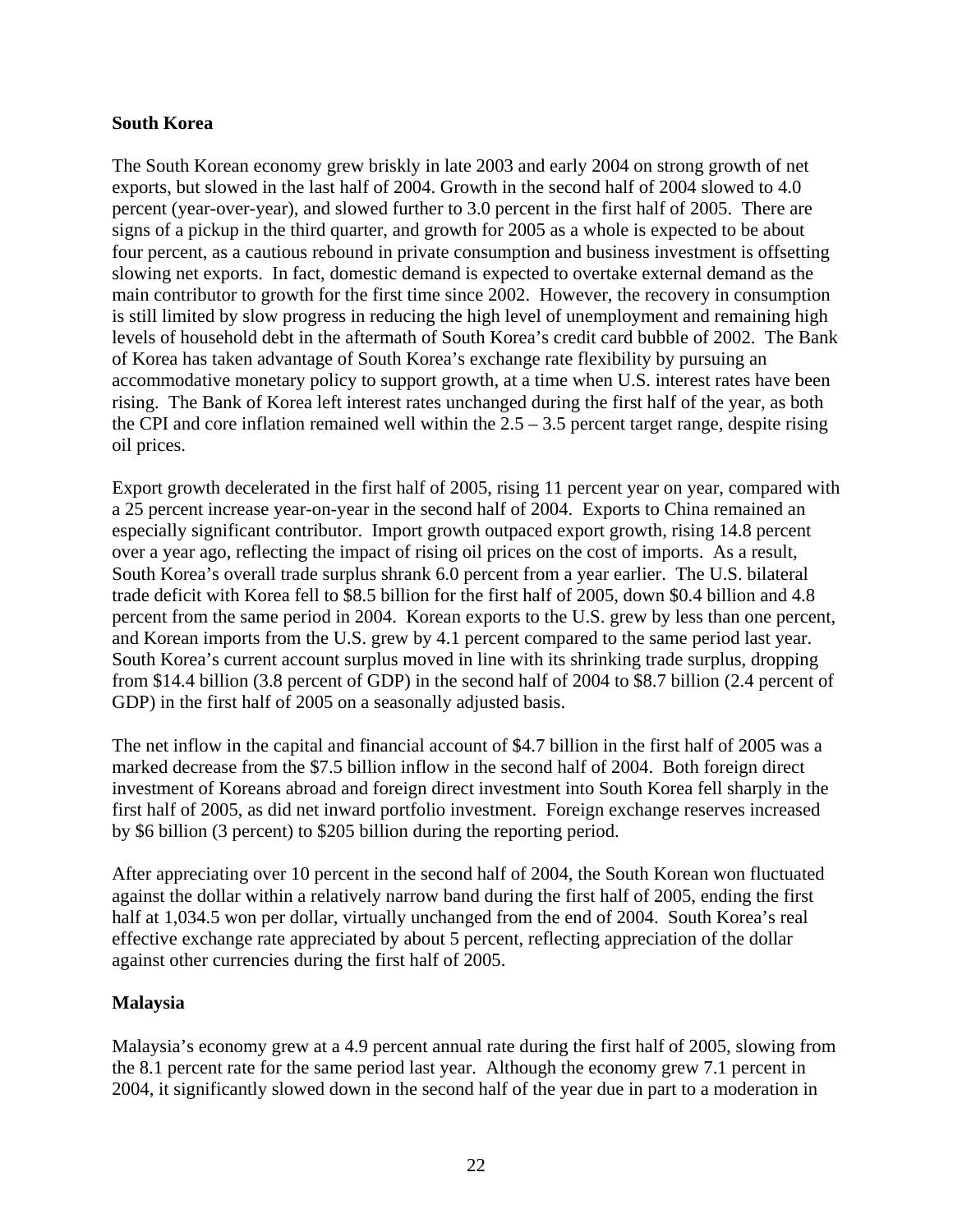global growth. Economic activity picked up a bit in the first half of this year with increases in private consumption and private investment. Growth in 2005 is expected to be around 5 percent. Fiscal consolidation continued, as public works spending declined and total public sector spending fell moderately as part of the government's overall goal to bring the fiscal deficit down to 3.8 percent of GDP. The government also has gradually cut oil subsidies as global oil prices continue to rise, creating a slight drag on consumption.

The current account surplus was \$10.2 billion, or 16.5 percent of GDP, in the first half of 2005, up from 12.7 percent in the second half of 2004. Malaysia's bilateral trade surplus with the United States totaled \$10.4 billion in the first half of 2005, compared with \$7.5 billion in the first half of 2004. Large current account surpluses have been a striking feature of the Malaysian economy in the last few years, even before higher oil prices (Malaysia is a net oil exporter) expanded the surplus. After running substantial external deficits prior to the Asian Financial Crisis, Malaysia has had significant and growing trade and current account surpluses. The current account surplus in 2004 was \$14.9 billion (12.6 percent of GDP). Malaysia's current account surplus is in large part the counterpart to a sharp fall in domestic investment that took place in the aftermath of the Asian Financial Crisis. After rising to over 40 percent of GDP in 1995-97, total investment dropped sharply in 1998, and has declined gradually to 20.5 percent of GDP in 2004. The decline in private investment has been even more striking, falling from over 30 percent of GDP in 1997 to just below 8 percent in 2003. Part of this decline was expected after the investment boom just prior to the 1997 Asian Financial Crisis, but Malaysia's investment rate is almost 15 percentage points below its level in the early 1990s, and there have been sharp declines in both domestic private and foreign direct investment. The reasons for the sharp fall in investment are not clear; reasons that have been suggested include declining competitiveness of Malaysia vis-à-vis other Asian economies, shortages of complementary inputs (particularly skilled labor), policy efforts to shift towards a more service-oriented economy, and the effect of government regulation.

Through the first half of 2005, Malaysia maintained a fixed peg to the dollar (3.80 ringgit to a dollar), as it had since September 1998. However, immediately following China's revaluation on July 21, Malaysia announced that it was abandoning the ringgit's peg to the dollar and moving to a managed float against a trade-weighted basket. The Central Bank plans to monitor the exchange rate to ensure that it "remains close to its fair value." In the first two weeks after the revaluation, the ringgit appreciated by only 1.4 percent, before falling to a level of about 3.77 (a cumulative appreciation of 0.8 percent from the original pegged rate), with small fluctuations in the daily rate.

Preceding this move, Malaysia relaxed most of its controls on capital flows which were imposed when the ringgit was pegged in 1998. As of April 1, 2005, Malaysia further relaxed the controls to allow: increased investment abroad; maintenance of currency export proceeds with licensed banks onshore; and hedging on any committed or anticipatory current account transaction or on any committed capital account payments. However, offshore trading of the ringgit remains prohibited, and foreign portfolio investment by residents continues to be limited.

Malaysia's financial account surplus contracted to \$1 billion in the first half of 2005 from \$1.7 billion in the last half of 2004, due in part to a decline in net portfolio investment inflows. At the